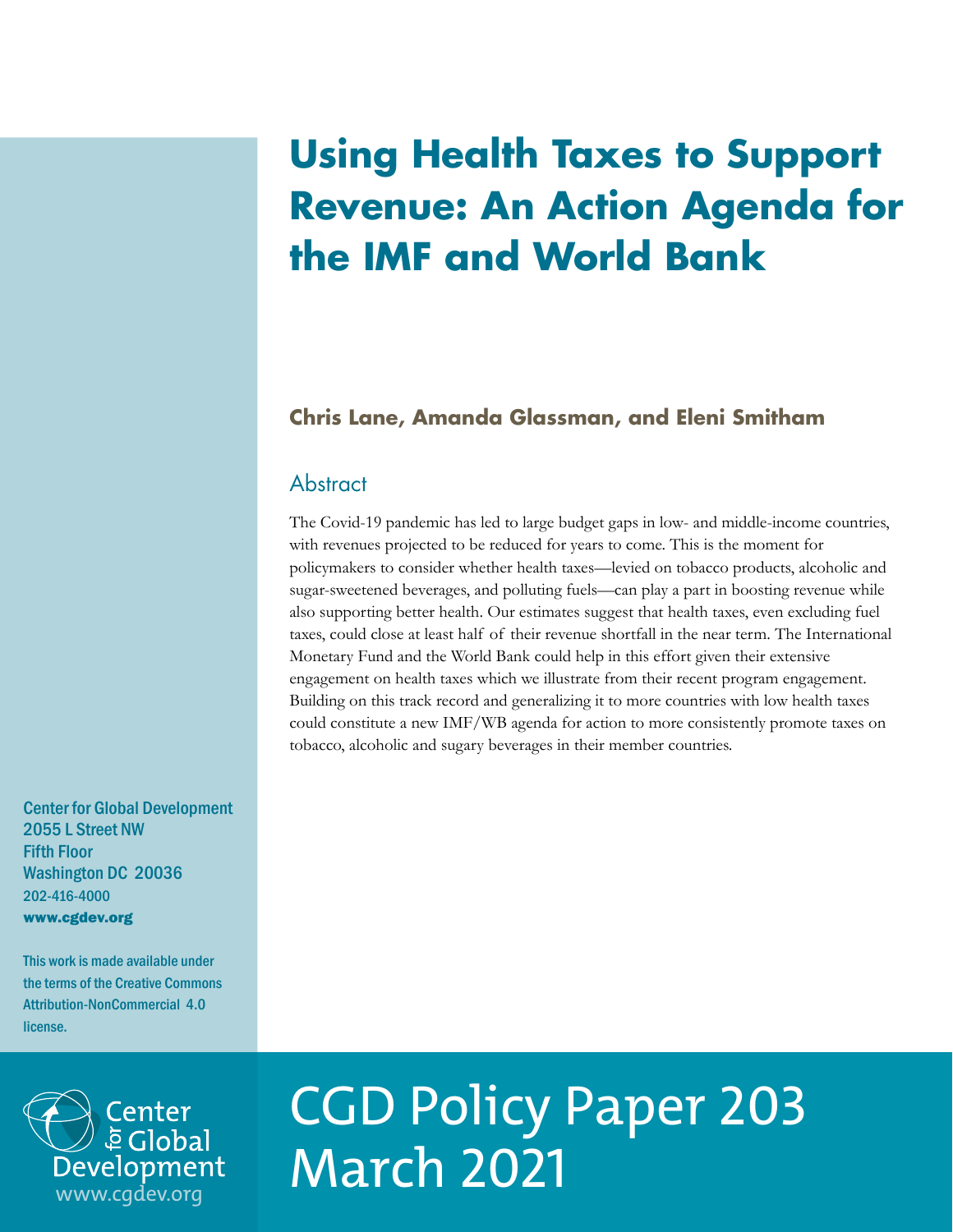#### **Using Health Taxes to Support Revenue: An Action Agenda for the IMF and World Bank**

Chris Lane, Amanda Glassman, and Eleni Smitham Center for Global Development

The authors gratefully acknowledge comments received from Evan Blecher, Mark Goodchild, Jeremiah Paul, David Coady, Ceren Ozer, Ajay Tandon, Kate Mandeville, Alan Fuchs, Christoph Kurowski, Frank Chaloupka, Erika Siu, Jeff Drope, Masood Ahmed, Sanjeev Gupta, and Jo Birckmayer on previous drafts of this paper.

The Center for Global Development is grateful for contributions from Bloomberg Philanthropies [\(www.bloomberg.org\)](http://www.bloomberg.org) in support of this work.

Chris Lane, Amanda Glassman, and Eleni Smitham, 2021. "Using Health Taxes to Support Revenue—An Action Agenda for the IMF and World Bank." CGD Policy Paper 203. Washington, DC: Center for Global Development. [https://www.cgdev.org/](https://www.cgdev.org/publication/using-health-taxes-support-revenue-action-agenda-imf-and-world-bank) [publication/using-health-taxes-support-revenue-action-agenda-imf-and-world-bank.](https://www.cgdev.org/publication/using-health-taxes-support-revenue-action-agenda-imf-and-world-bank)

The Center for Global Development works to reduce global poverty and improve lives through innovative economic research that drives better policy and practice by the world's top decision makers. Use and dissemination of this Policy Paper is encouraged; however, reproduced copies may not be used for commercial purposes. Further usage is permitted under the terms of the Creative Commons License.

**Center for Global Development 2055 L Street NW Washington, DC 20036**

> 202.416.4000 (f) 202.416.4050

**www.cgdev.org**

The views expressed in CGD Policy Papers are those of the authors and should not be attributed to the board of directors, funders of the Center for Global Development, or the authors' respective organizations.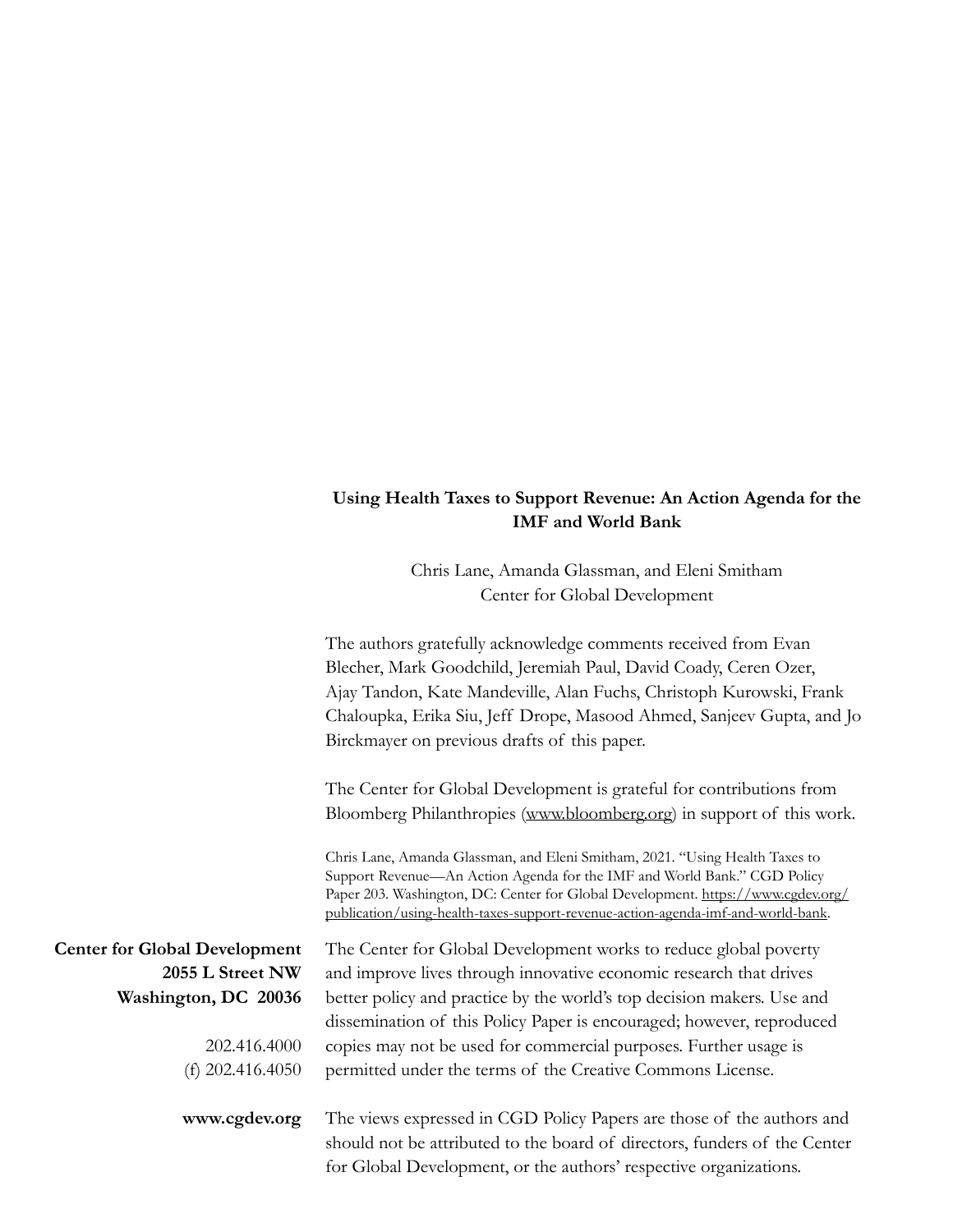## **Contents**

| Benchmarking potential revenues from tobacco, alcoholic, and sugary beverage taxes 11  |  |
|----------------------------------------------------------------------------------------|--|
|                                                                                        |  |
|                                                                                        |  |
|                                                                                        |  |
| Moving to implementation: IMF and World Bank track record on health taxes  17          |  |
| How could IMF and World Bank health tax conditionality be more effective?22            |  |
|                                                                                        |  |
|                                                                                        |  |
| Appendix 2. Methods to derive benchmark revenue yield for tobacco, alcohol, and sugary |  |
|                                                                                        |  |
|                                                                                        |  |
|                                                                                        |  |
|                                                                                        |  |
|                                                                                        |  |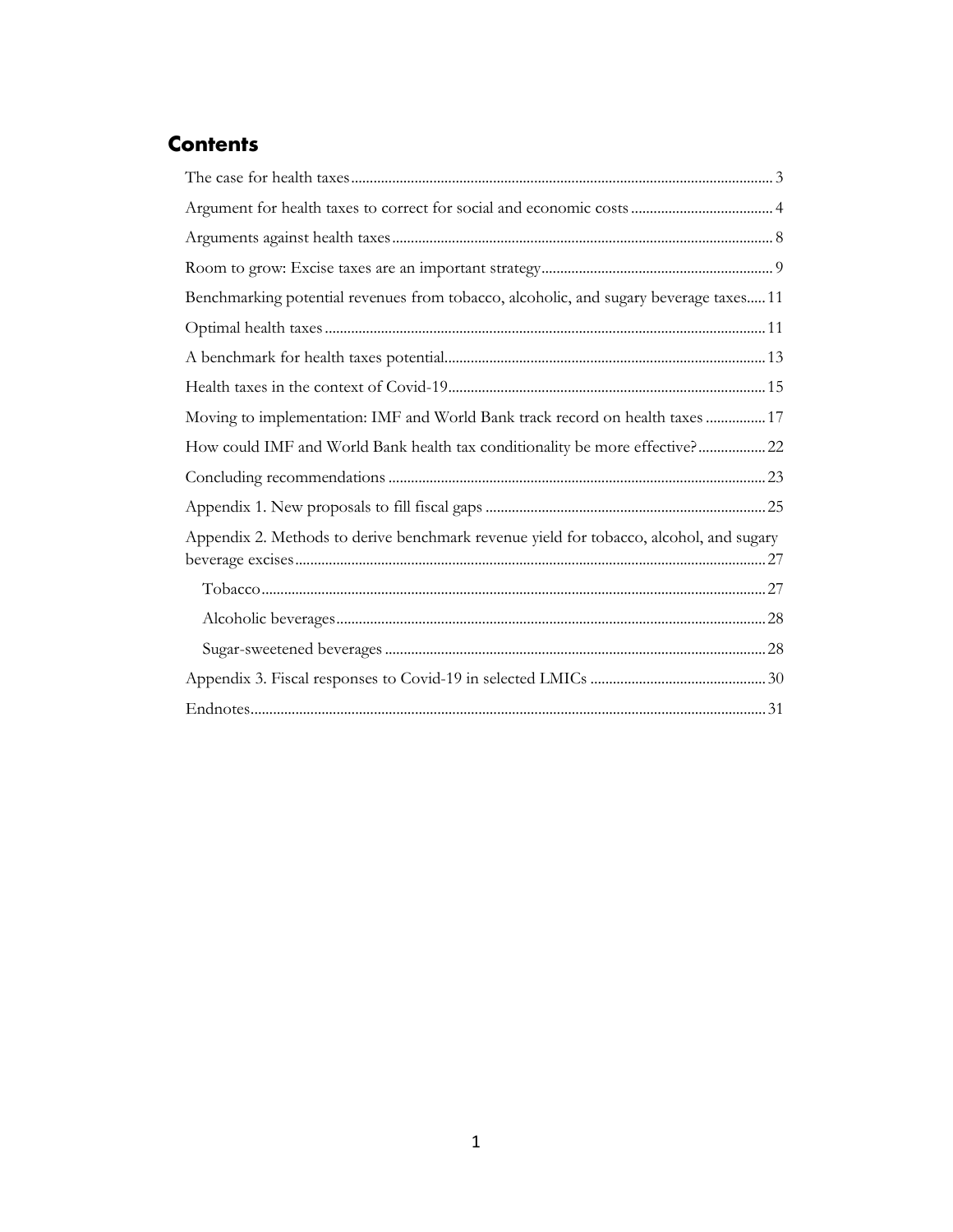**The Covid-19 pandemic has led to large budget gaps in developing economies with large revenue declines and higher spending, putting public debt on a steep upward trajectory**. Revenues in low-and middle-countries are not expected to recover quickly, buffeted by subdued commodity prices, weak external demand, and persistently lower travel and tourism[1](#page-32-1) and are currently projected to remain below 2019 levels until at least 2023.[2](#page-32-2) The shortfalls are larger in middle-income countries than low-income countries, mainly because their revenue base is larger (Figure 1).



#### **Figure 1. Revenue shortfall relative to 2019 in low-and middle-income countries, percent of GDP**

*Source:* IMF, Fiscal Monitor Oct 2020

With policymakers considering new or expanded revenue sources to close these revenue shortfalls and to avoid a spending crunch, this is the moment to consider whether health taxes on harmful products could play a role in bridging the revenue gap. Our estimates explained below suggest that about half the gap could be covered with tobacco, alcohol and sugary beverages taxes, and more if fuel taxes are also included.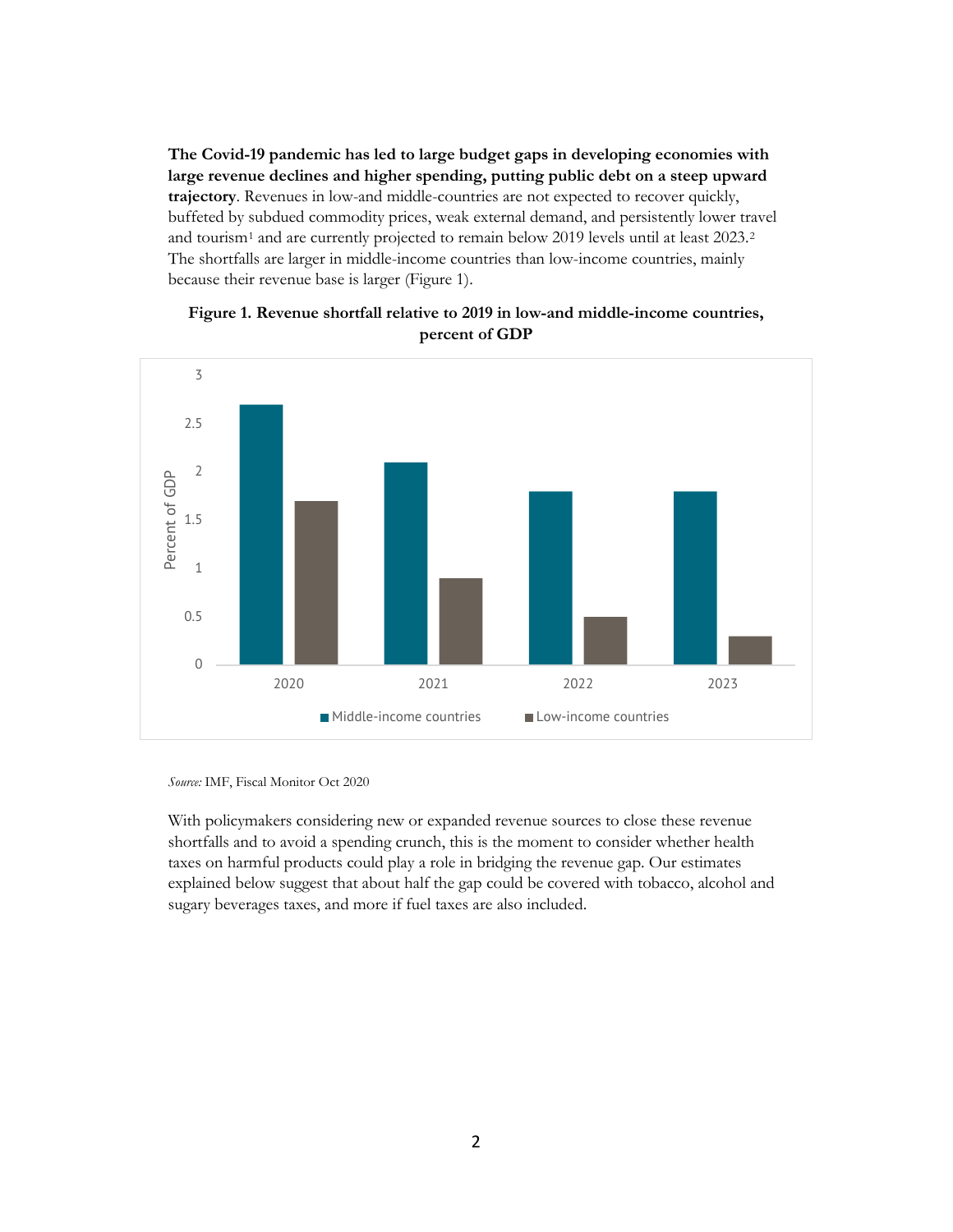## <span id="page-4-0"></span>**The case for health taxes**

*"Two things in life are absolutely certain, one is death and the other is taxes; [but you can] use one to defer the other."–* Christine Lagarde, former managing director of the International Monetary Fund  $(2018)^3$  $(2018)^3$ 

Consumption taxes constitute the backbone of most tax systems, especially in low- and middle-income countries (LMIC). Consumption and consumption tax revenues are likely to rebound faster than investment and corporate profits after the Covid-19 pandemic, as was the case after the Global Financial Crisis of 2008–09.[4](#page-32-4) Consumption taxes also have the advantage of not affecting employment or investment decisions as directly as taxes on income.

Within consumption taxes, **health taxes** deserve special attention as they not only raise revenue, but they also discourage consumption of goods that are harmful and costly to society (externalities) and to the health of the consumer (internalities). The Taskforce on Fiscal Policy for Health, the World Health Organization (WHO), and others have consistently promoted health taxes as a highly effective instrument for tobacco control and alcohol harm reduction.[5](#page-32-5) Actions of note include the inter-governmental Framework Convention on Tobacco Control (FCTC) ratified by 1[6](#page-32-6)8 WHO member states,<sup>6</sup> a WHO global strategy to reduce the harmful use of alcohol,[7](#page-32-7) as well as WHO guidance on healthy sugar intake and the cost-effectiveness of taxes on sugar-sweetened beverages.[8](#page-32-8)

The **economic or Pigouvian approach** to setting corrective health taxes focuses on externalities arising from consumption such as airborne pollution, secondhand smoke, car accidents from drunk driving, and health costs not borne by the consumer such as higher insurance premiums and higher public spending on health, as well as the loss of tax revenue from premature death. Taxes on producers or consumers for external costs to induce them to lower consumption to the socially optimal level are known as Pigouvian taxes.<sup>[9](#page-32-9)</sup>

The **public health approach** to setting health taxes aims to maximally discourage consumption of health-harming products to address both externalities and internalities.[10](#page-32-10) The argument for corrective taxes to reduce internalities, or self-imposed costs, rests on informational failures that result in excessive consumption due to imperfect health and nutrition knowledge, such as underestimating the long-term health costs, especially when addictive consumption begins at an early age.<sup>[11](#page-32-11),[12](#page-32-12)</sup>

While taxation is an important instrument to discourage consumption, other complementary supply and demand measures such as product regulation, advertising bans, and health education are also important.

In this paper, we follow the public health approach as these considerations generally dominate the policy-making process and, more pragmatically, it can be difficult to separate internalities from externalities, for example in assessing who bears the burden of additional health care expenses resulting from consumption of harmful products.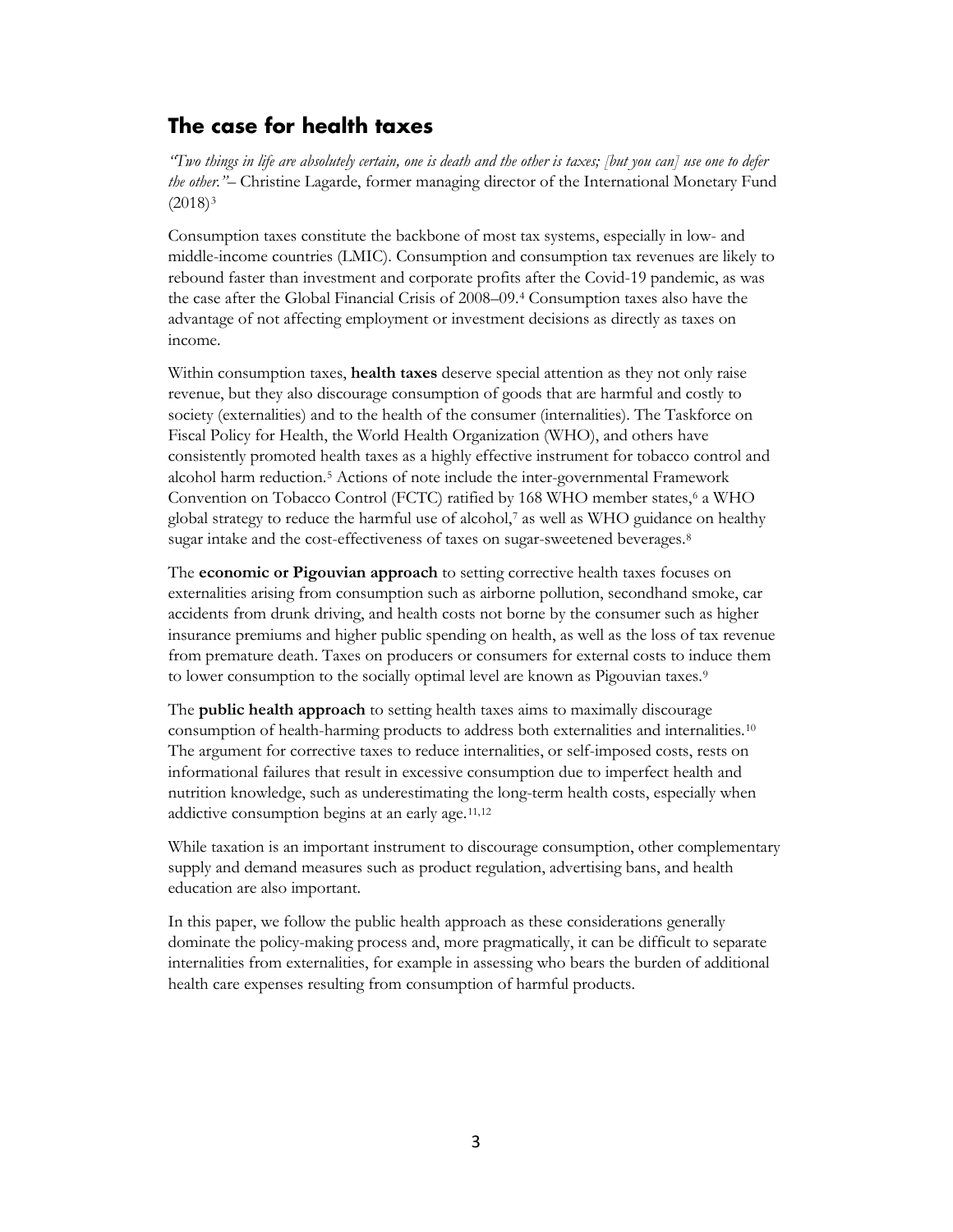## <span id="page-5-0"></span>**Argument for health taxes to correct for social and economic costs**

Tobacco consumption is the single largest cause of premature death worldwide, accounting for 8 million deaths per year—a slow moving pandemic in itself—out of 55 million annual deaths worldwide. Alcohol consumption accounts for almost 3 million premature deaths per year.[13](#page-32-13) Another 3 million premature deaths per year are attributable to ambient air pollution, largely resulting from particulates emitted from the combustion of coal and petroleum[.14](#page-32-14) Obesity and diabetes are associated with an additional 6 million premature deaths per year<sup>[15](#page-32-15)</sup> and on current trends are projected to be the largest single source of premature death in the 21st century. Reducing sugary beverage consumption through taxes on sugary beverages is a first step toward addressing this threat to population health as this represents the largest single source of added sugars in many countries.





*Sources*: See references in text discussion

Consumption of tobacco, alcoholic and sugary beverages imposes large economic and social costs from healthcare and productivity losses, as does pollution from fuel combustion, and are closely correlated to premature deaths (Figure 2):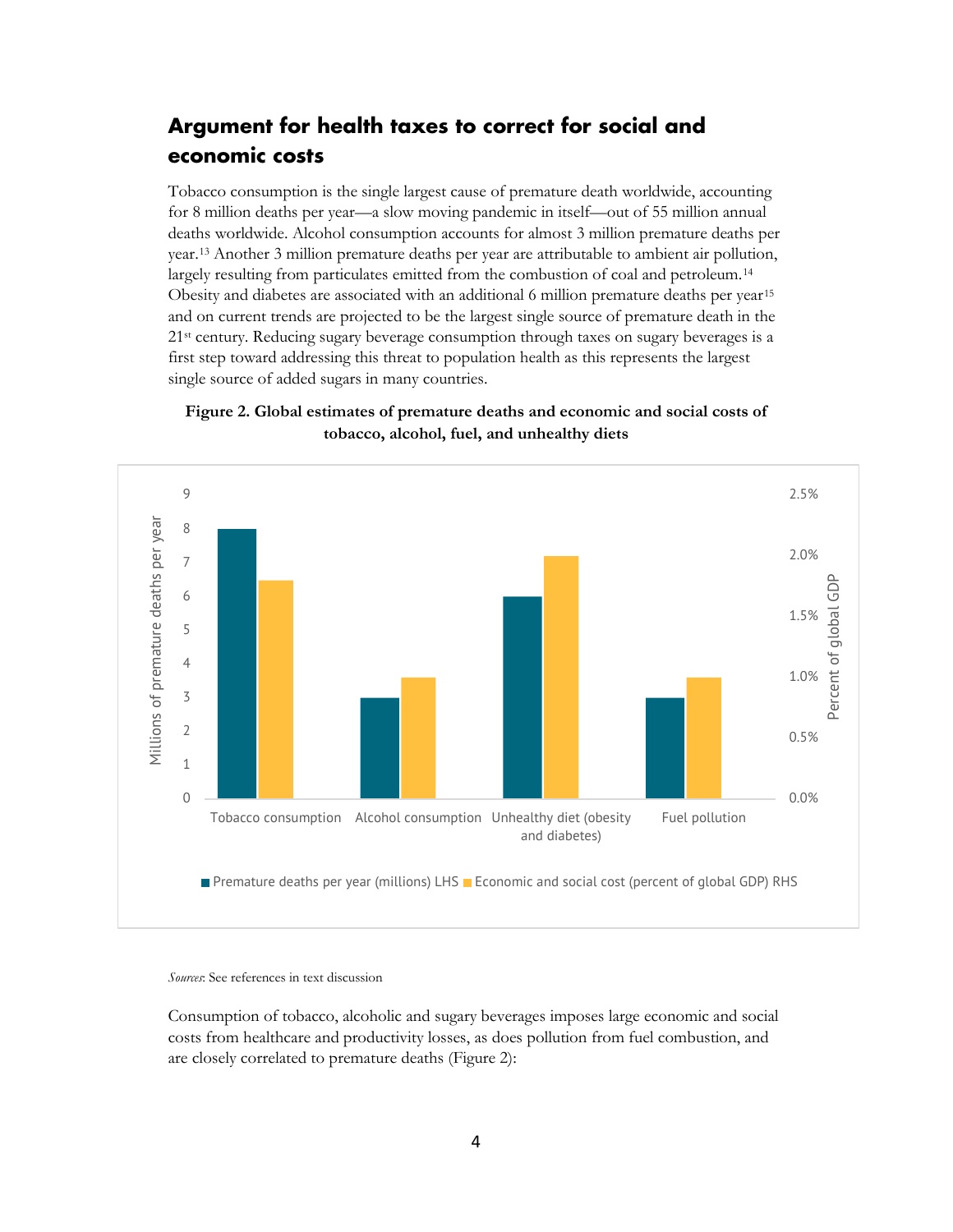- The total economic cost of smoking attributable diseases, including cancers and heart diseases, arising from health expenditures and productivity losses is estimated to be equivalent to 1.8 percent of GDP (2012);<sup>[16](#page-32-16)</sup>
- The annual economic costs from alcohol consumption, including liver disease, cancers and road traffic accidents, in middle- and high-income countries are estimated to be over 1 percent of GDP (2009);<sup>[17](#page-32-17)</sup>
- Sugary beverage consumption is one contributing factor to obesity, which has estimated annual economic costs of US\$2 trillion (about 2 percent of global GDP)[18](#page-32-18) as well as diabetes, which has healthcare costs alone of US\$760 billion (2019);[19](#page-32-19)
- Premature deaths from outdoor air pollution, primarily from fossil fuel combustion, is estimated to cost about 1 percent of GDP for the United States and almost 4 percent for China.[20](#page-32-20)

Placing corrective health taxes on tobacco, alcoholic and sugar-sweetened beverages as well as polluting fuels reduces their consumption, saves lives over the medium- to long-term, and reduces other economic and social costs of consumption. Higher taxes that lead to higher prices for health-harming products save more lives (Figure 3). An additional significant advantage of health taxes is that they are a tried and tested revenue source for countries in a fiscal fix as health tax rates are generally easy to adjust, generate revenue quickly and reliably, and generally do not require new administrative arrangements.[21](#page-32-21) However, given that incentives for fraud are broadly related to the size of the tax wedge, increasing taxes should go hand in hand with tighter administrative controls.[22](#page-32-22)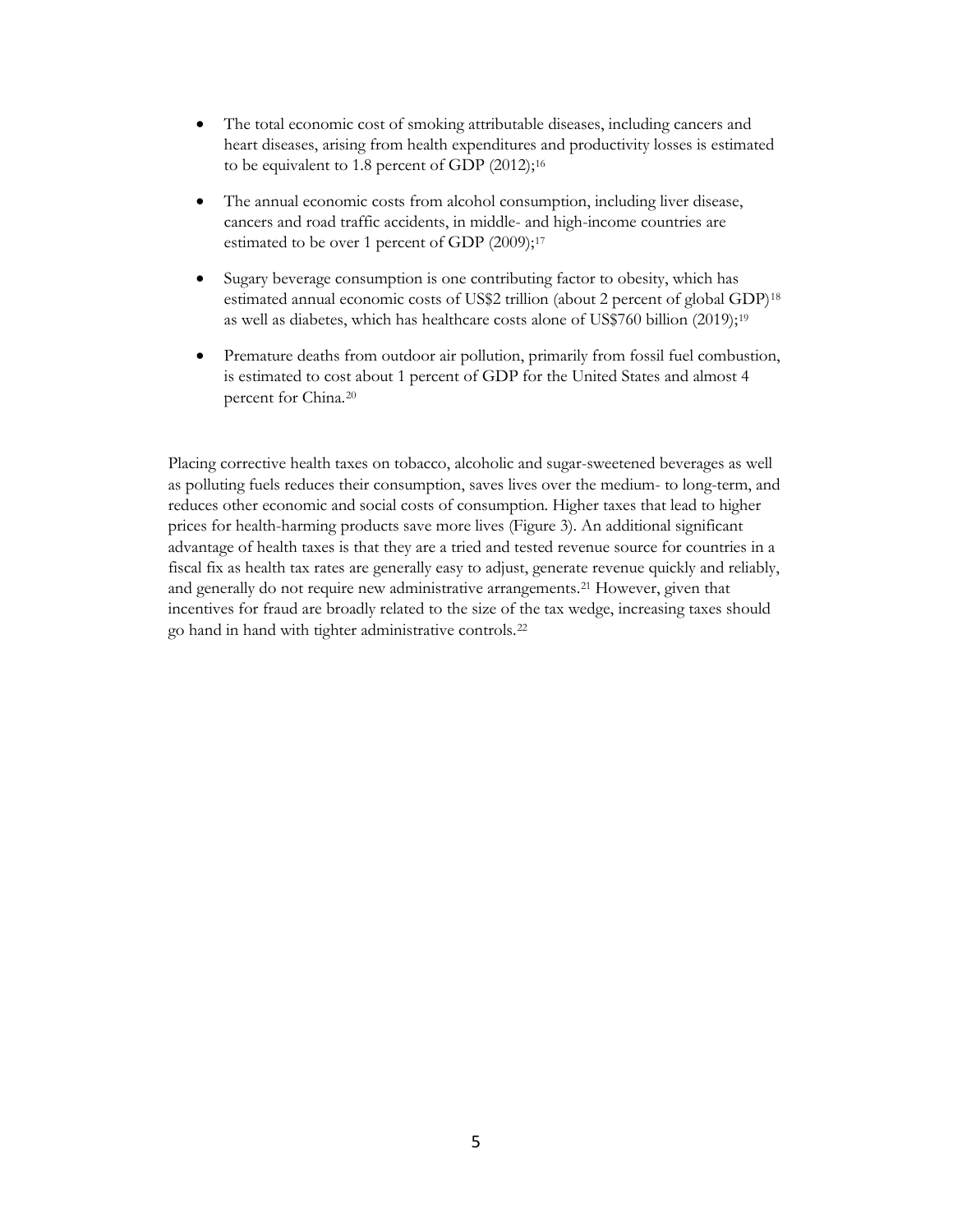

**Figure 3. Deaths averted by health taxes, 2017-2067**

*Source*: Health Taxes to Save Lives, 2019, Task Force on Fiscal Policy for Health

**Previous work on health taxes identified sizeable actual and potential revenues from health taxes.** The Task Force on Fiscal Policy for Health analyzed the impact of tobacco, alcohol, and sugary beverage taxes in the Philippines, South Africa, and Mexico, respectively.[23](#page-32-23) Findings show that taxes resulted in both a decrease in demand for taxed products and an increase in revenues (Box 1). The Task Force on Fiscal Policy for Health also simulated tax increases that raised tobacco, alcoholic and sugar-sweetened beverages prices by up to 50 percent. These result in a change in annual tax revenues of up to 0.7 percent in upper middle-income countries, 1 percent in low-income countries and 1.2 percent in lower middle-income countries. [24](#page-32-24) [25](#page-33-0) As regards fuel taxes, the IMF estimates that raising polluting fuel prices by eliminating subsidies and raising taxes to correctly account for their environmental costs on health and climate would increase government revenue by 3.8 percent of GDP, while significantly lowering deaths from air pollution and curbing carbon emissions—for developing countries most of the corrective tax was aimed at curbing local pollution, i.e. for health reasons rather than climate change.<sup>[26](#page-33-1)</sup>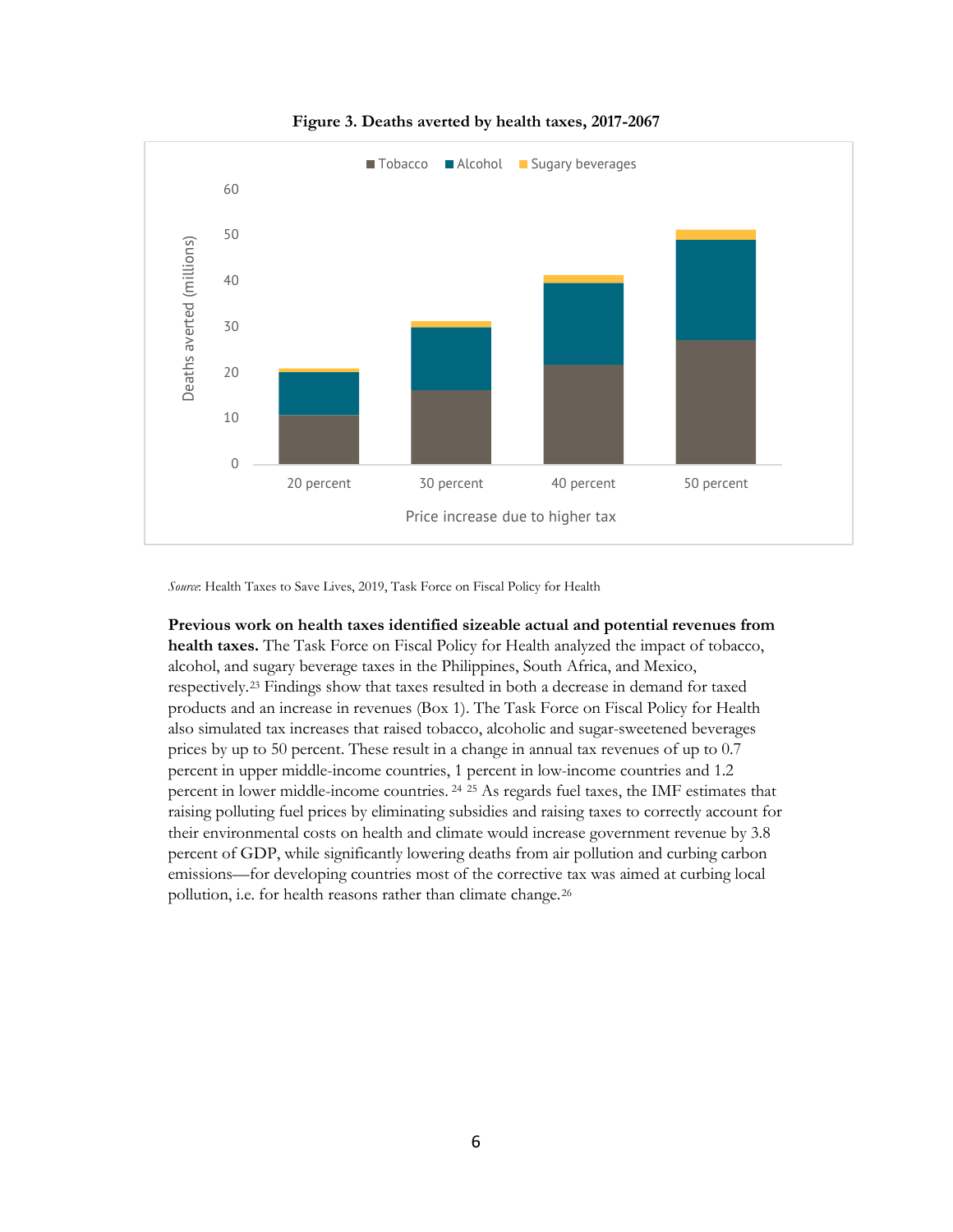#### **Box 1. Case Studies on Tobacco, Alcohol, and Sugary Beverage Taxes**

In 2012, the Philippines adopted a Sin Tax Reform Act (Republic Act 10351) which significantly altered its tobacco excise tax system, dramatically raising taxes on nearly all cigarettes sold. The large tax and price increases reduced affordability, leading to a sharp reduction in cigarette sales and smoking prevalence. Tobacco excise tax revenues also rose sharply. 85 percent of incremental revenue from tobacco was soft earmarked for health, helping to triple the Department of Health's budget.



#### **Figure 4. Country cases of health tax reforms**

*Source*: Task Force on Fiscal Policy for Health, Country Cases

In South Africa, starting in 2006, taxes on alcoholic beverages were increased annually above inflation to reduce harms caused by excessive drinking. These increases reduced consumption by 13.5 percent from 1999 to 2016 and increased real tax revenues by a third.

In 2014, Mexico introduced a specific tax of 1 peso per liter on non-alcoholic beverages with added sugar. Before the tax, which was motivated by high rates of obesity in the country, the average Mexican consumed 160 liters of sugary beverages per year. In the two years following the implementation of the tax, purchases of the taxed beverages fell significantly–by an average of 7.6 percent and more sharply among households at the lowest socioeconomic level with related public health benefits. The tax generated over 100 billion pesos in new revenues from 2014 to 2017.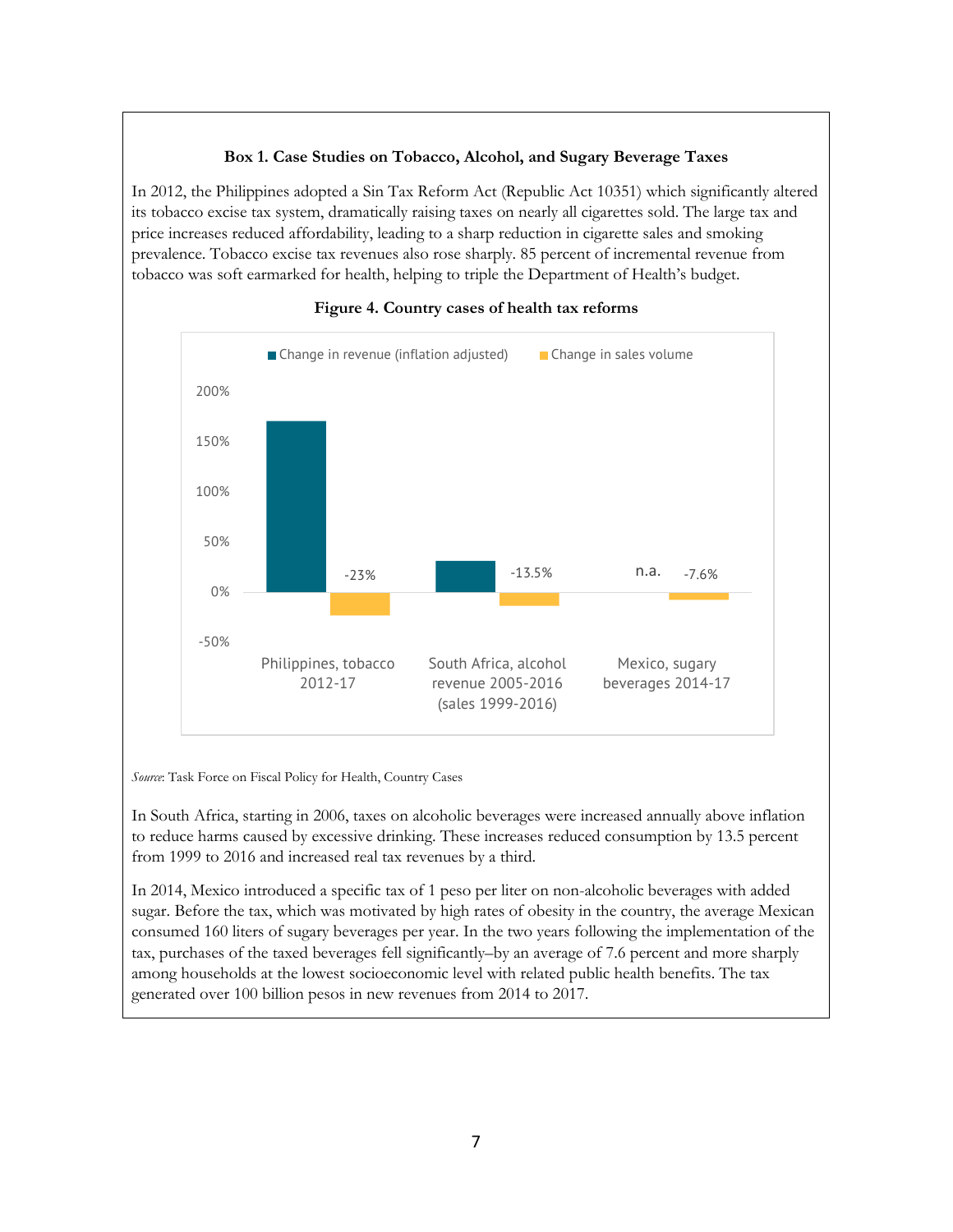## <span id="page-9-0"></span>**Arguments against health taxes**

Perhaps the most vocal argument against health taxes is that they may adversely impact poorer households as a higher share of their spending is on these products. At the same time, a disproportionate share of the health and economic costs of consuming alcohol, tobacco and sugared beverages falls on poorer households.

Multiple studies show that the health benefits accrued over time from reduced consumption for poorer households often outweigh the tax costs as they are more responsive to health taxes than richer households.[27](#page-33-2) For example, the World Bank has conducted over a dozen country-level studies that show the distributional impact of tobacco tax increases is generally progressive because low-income consumers reduced consumption of these products and reap a disproportionate share of health benefits along with lower medical spending and extended working lives.[28](#page-33-3)

For taxes on polluting fuels, there is considerable evidence that taxes on motor fuels tend to be progressive in developing countries.[29](#page-33-4) For other fuels, such as coal, the incidence of taxes is dependent on many factors. However, overall, the World Bank concludes that "concerns about distributional equity and poverty are not strong justifications for maintaining low environmental taxes" and that "where the poorest lose out in relative terms, only a small portion of environmental revenues is needed to compensate and protect lower-income groups."[30](#page-33-5)

Nonetheless, even if health taxes are progressive, they can still have a large impact on lowincome consumers. The short-term impact on poverty and inequality can be offset by a tax and spend package ensuring that some of the revenues raised are spent on pro-poor programs such as expanding health care to low-income groups or providing child allowances, e.g. Philippines, Montenegro (discussed further below).[31](#page-33-6) However, social safety net coverage in low-income countries is often weak, and if health tax revenue is used to expand social safety nets it may generate public support for health tax reform. A poverty and social impact analysis (PSIA) should be used to identify mitigating measures to counter adverse distributional effects of tax increases. Distributional impact can also be altered by tackling exemptions such as duty-free sales which typically benefit internationally mobile higher income residents and non-residents.

Aside from the distributional impact, health taxes also face strong opposition from producer lobbies, with arguments that revenue and health gains are overstated due to illicit trade, potential job losses, while consideration is also needed for changes in consumption patterns resulting from changing relative prices (Box 2).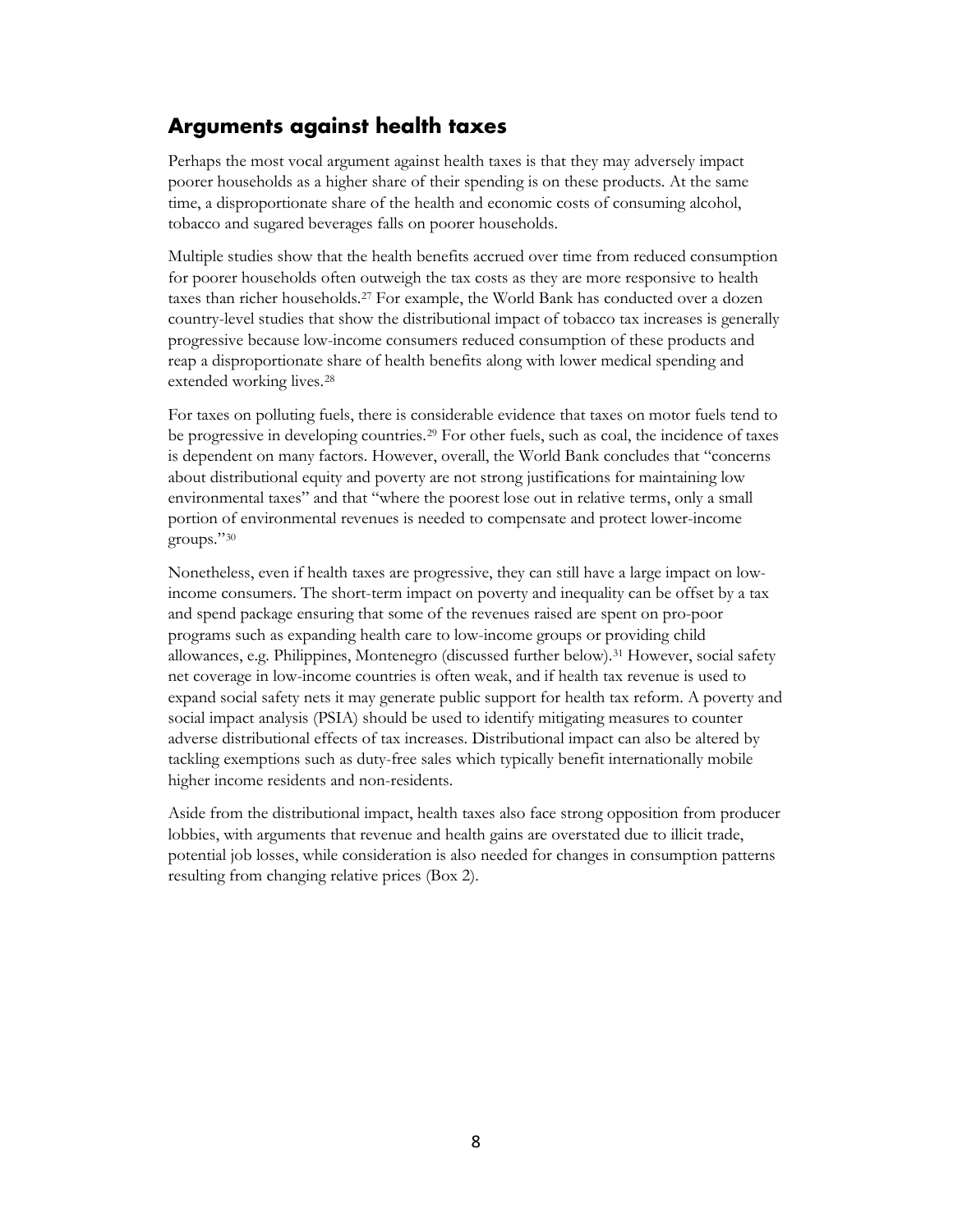#### **Box 2. Impact of Health Taxes on Illicit Trade, Employment, and Cross-Price Effects**

**Illicit trade**. Critics of health taxes argue that higher taxes and prices result in increased illicit trade and tax avoidance. However, a review of country experience indicates that taxes and prices have only a limited impact on the illicit market share for cigarettes. Non-price factors such as governance status, weak regulatory framework, social acceptance of illicit trade, and the availability of informal trade networks appear to be far more important determinants. Accordingly, the strengthening of tax administration and tobacco tax reform should be viewed as mutually complementary activities.[32](#page-33-7) In every country that has raised tobacco taxes by a non-trivial amount, consumption fell and revenues rose.[33](#page-33-8)

**Employment**. The argument that taxes, by reducing sales, cause significant job losses at producers and distributors of tobacco, alcoholic and sugary beverages needs to be weighed against the new jobs created by the shifting of consumption to other products as well as jobs created by spending tax revenues on other activities. For fuel, the reduction of jobs in polluting fuels is likely to be counteracted by new jobs in non-polluting solar and wind power. Studies on the overall impact of tobacco control on employment find no net effect or modest gains.[34](#page-33-9) Nonetheless, it is important to assist workers affected by shifting consumption patterns.

**Cross-price effects**. Consideration needs to be given to how consumers react to changing relative prices resulting from health taxes. For example, higher prices for cigarettes may lead consumers to trade down to cheaper tobacco products such as bidi cigarettes or roll-your-own tobacco, leading to lower revenues and no improvement in health outcomes—which can be avoided through careful tax design. Also, health taxes on foods containing high levels of salt and saturated fats (junk food) may induce substitution to other unhealthy foods<sup>[35](#page-33-10)</sup> —given the limited information in this area we do not consider health taxes on foods high in salt and/or saturated fats although additional research may help validate these taxes.

## <span id="page-10-0"></span>**Room to grow: Excise taxes are an important strategy**

Excise revenues, as a proxy for health tax revenue from tobacco, alcohol and fuel taxes, are significant in relation to government spending on health in low- and middle-income countries, with fuels being the largest single contributor (Figure 5).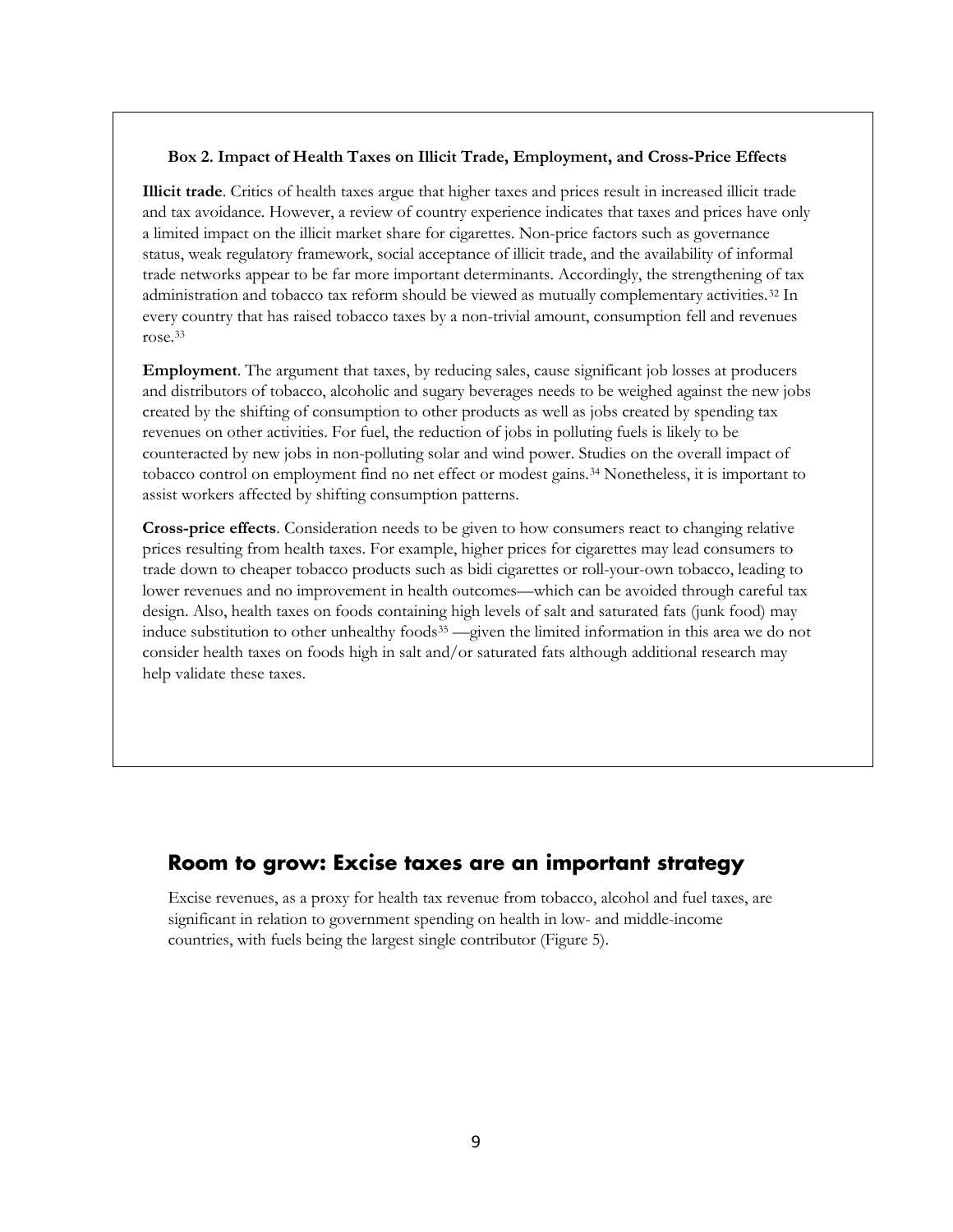

#### **Figure 5. Excise revenues and health expenditure, 2017 (percent of GDP, unweighted averages)**

*Source*: ICTD World Revenue Database and WHO World Health Expenditure Database

Excises are also significant in size relative to other standard sources of tax revenue. Excises yield slightly over 2 percent of GDP in LMICs, compared to, for example, 2.7 percent of GDP raised by corporate income taxes.<sup>36</sup> The potential for excise taxes also compares favorably to new tax proposals to fill fiscal gaps such as wealth taxes, excess profits taxes, and digital services taxes (Appendix 1).

Despite their potential, there is large variation in excise revenue yields across LMICs, illustrating the ample room for realistic improvements in yield from this source. For example, rising from the median to the 75<sup>th</sup> percentile of excise revenue collection by country would imply a 1 percent of GDP increase in revenue.

Historically countries have been able to achieve this magnitude of excise revenue increase, illustrating the feasibility of this strategy for revenue growth—looking at the period 2014–17, 12 LMICs increased excise collections in the range of 0.7-1.6 percent of GDP, including Barbados, Egypt, Ghana, Jamaica, Moldova, Sri Lanka, and Ukraine. Moreover, these increases do not include related revenues from value added or sales taxes or import duties. Data limitations do not allow a breakdown of these excise revenues by product, which we discuss further in the next section.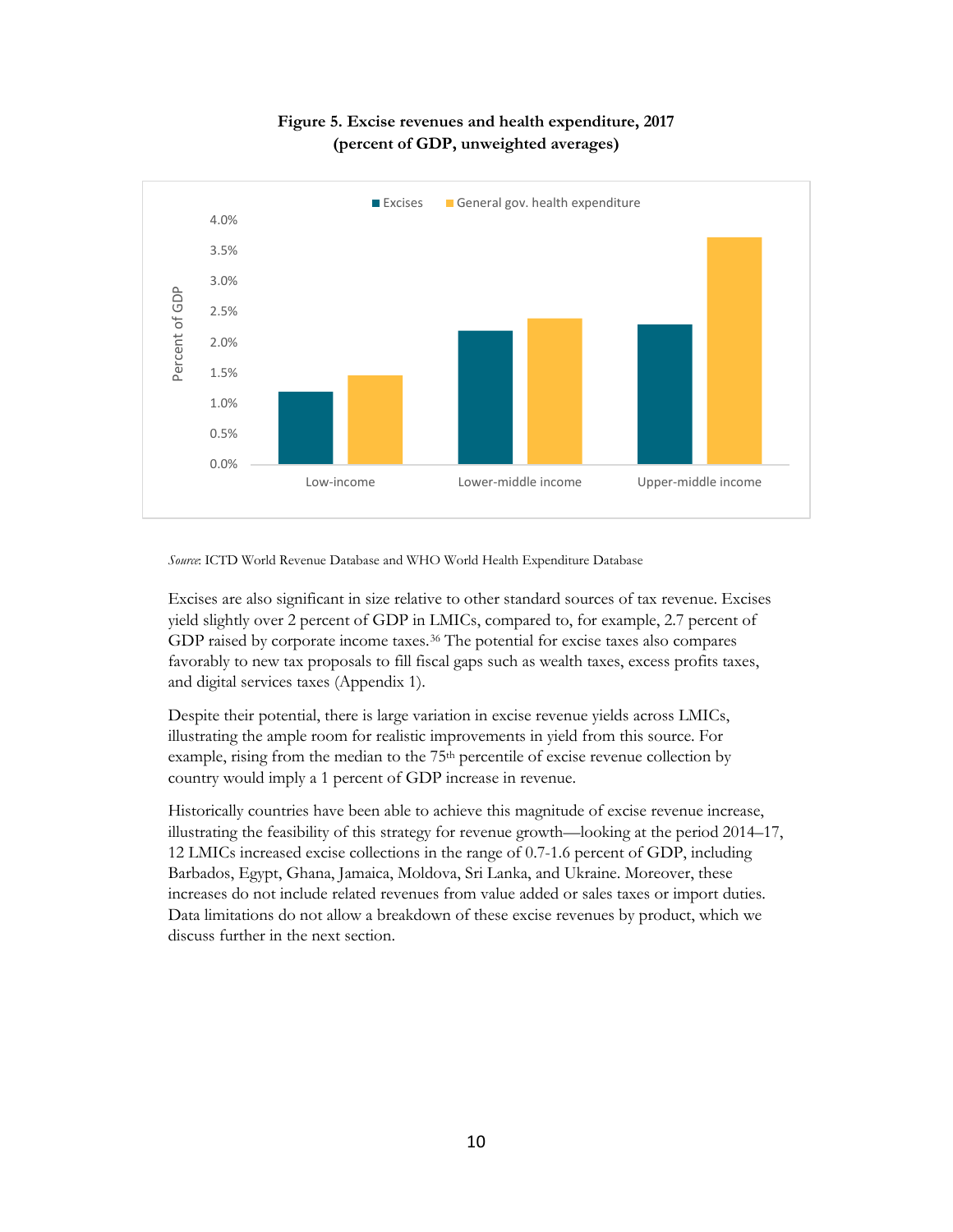## <span id="page-12-0"></span>**Benchmarking potential revenues from tobacco, alcoholic, and sugary beverage taxes**

As noted above, our focus in this brief is on tobacco, alcoholic and sugary beverage taxes. Taxes on polluting fuels are, of course, an important contributor to population health but because they also impact climate change through greenhouse gas emissions, they have already risen high in the policy agenda for post-pandemic economic recovery. These policy positions are informed by previous work by the World Bank and the IMF that urges countries to correctly price polluting fuels through tax measures to account for their impact on health and climate.[37](#page-33-12)

We argue that a similar approach should be consistently taken for tobacco, alcoholic and sugary beverages to account for their health impact. Almost all countries tax tobacco<sup>38</sup> and alcohol, $39$  and 44 countries tax sugar-sweetened beverages to some extent.<sup>[40](#page-33-15)</sup> However, the potential revenue yield will vary from country to country depending on the level of consumption of these products, the existing tax level, the proportion of consumption that is taxed, and the demand response to tax increases.

## <span id="page-12-1"></span>**Optimal health taxes**

Providing that consumption of a harmful product is not banned or prohibited, where taxes would play no role in reducing consumption, an optimal health tax would set tax rates such that product prices reflect the total economic and social cost of consumption including for premature death, lowered productivity, health care costs, and externalities arising from consumption such as accidents and crime (alcohol) and secondhand smoke (tobacco), i.e. the public health approach mentioned above. The difference between optimal taxes and current health tax collections would provide an indicator of the extent to which additional corrective excises are needed for tobacco, alcoholic and sugary beverages.

While we are not aware of a database that would support the calculation of optimal health taxes for low- and middle-income countries, we can illustrate this approach using data provided in a recent IMF/OECD study of excise taxes in Chile which shows ample scope to raise existing health taxes to fully cover economic and social costs of consumption (Box 3).[41](#page-33-16) Accordingly, the following section looks at benchmarks for these taxes rather than optimal taxes.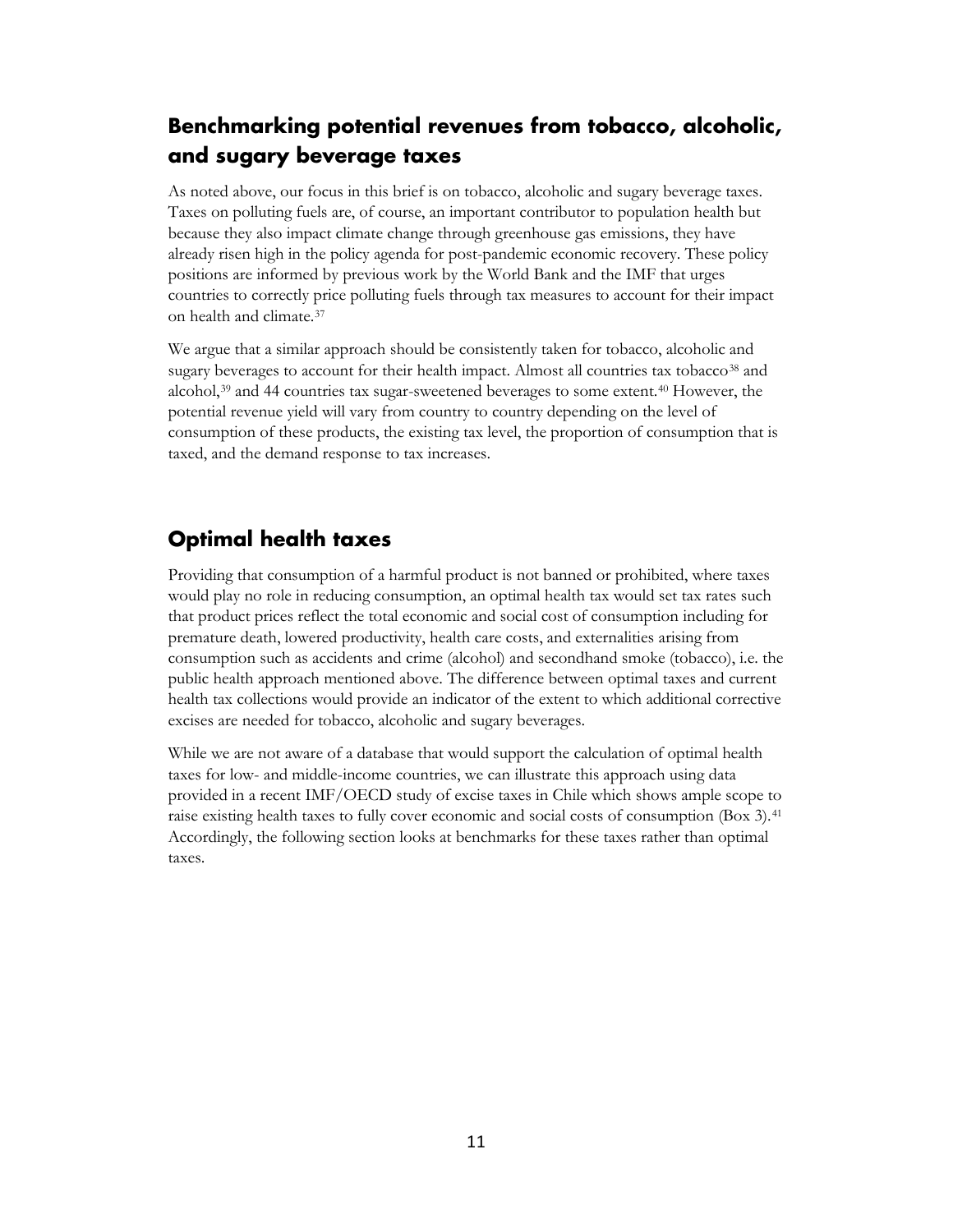#### **Box 3. Chile: Health Tax Revenues and Social Costs of Consumption**

The consumption of tobacco, alcohol and added sugar is high in Chile relative to regional comparators. Existing tobacco taxes are high at around 80 percent of retail price, there is a sugar-sweetened beverage tax in place, while alcohol taxes are relatively low. The total social cost of consumption of tobacco, alcohol, and sugar is estimated (in three different studies that are cited) and compared to current excise tax collections (Figure 6). The social cost of alcohol consumption is nearly five times higher than alcohol excise revenues, the social cost of sugar consumption from SSBs is more than three times the SSB tax collections, and tobacco consumption social costs are 60 percent higher than tobacco excise collections.



#### **Figure 6. Chile: Economic and social costs of tobacco, alcohol and sugar consumption and health taxes**

*Source:* Data from Brys et al, 2020

Levying corrective excise taxes would lower the social costs of consumption and raise revenue although the revenue yield would depend on price elasticity of demand and the extent to which tax evasion increased. Of course, as noted by the IMF/OECD authors, the optimal corrective tax might not be feasible unless tax administration is strengthened (tobacco) or for political reasons (wine producers) but this approach does flag the extent to which corrective excises are needed in a relatively high-income economy.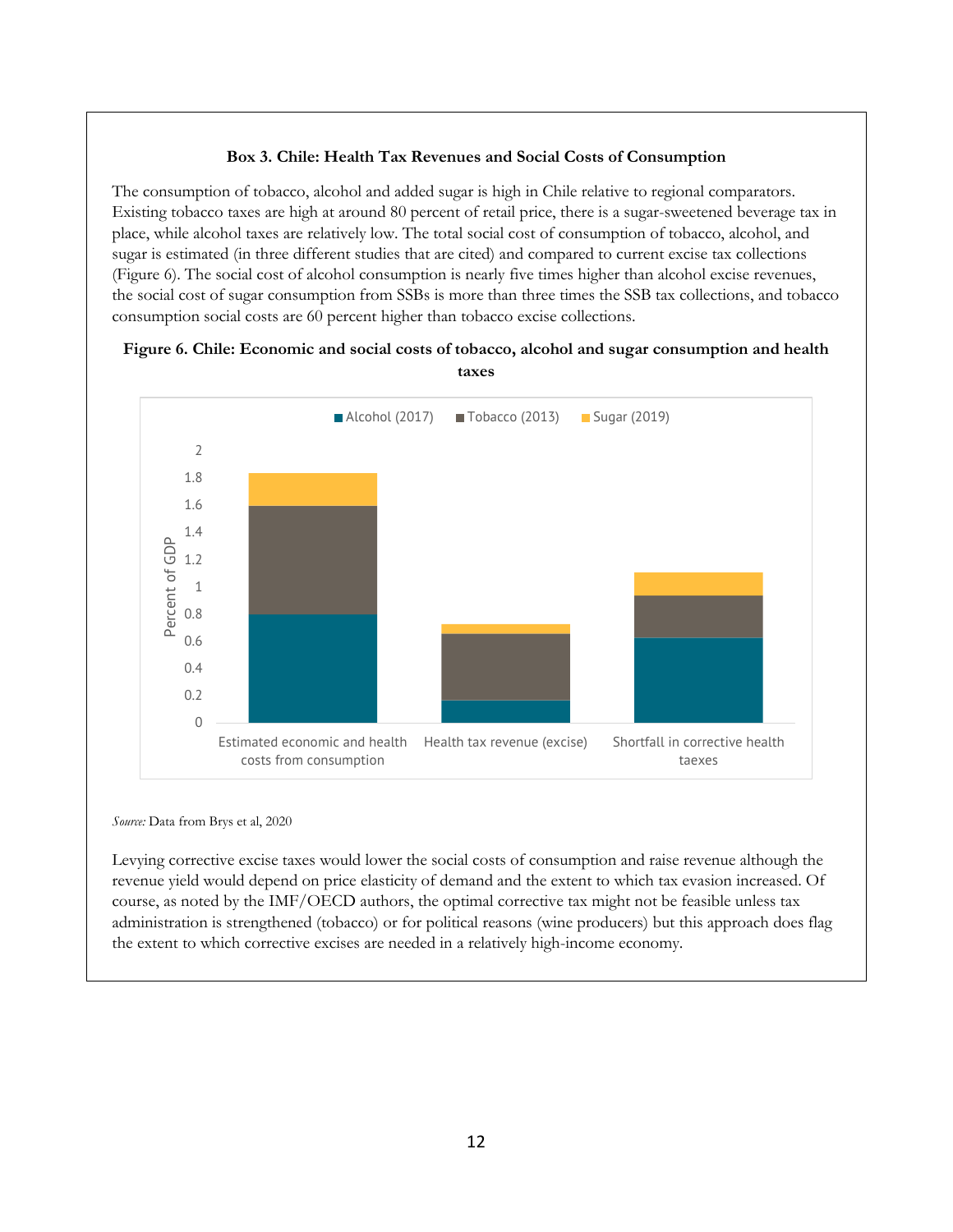#### <span id="page-14-0"></span>**A benchmark for health taxes potential**

**We refine the previous long-term revenue simulations prepared by the Task Force on Fiscal Policy for Health by estimating short-term revenue benchmarks for tobacco, alcohol, and sugar-sweetened beverage revenues** as a timely response to the impact of Covid-19 on developing country revenues (Appendix 2 provides information on methods for benchmarking).

**The short-term revenue potential benchmark is estimated as 0.6-0.7 percent of GDP**, equivalent to an increase of total tax revenue of 3-6 percent depending on the level of total revenue. This is lower than previous estimates reflecting the shorter time horizon. However, this compares favorably to the Covid-19 induced revenue shortfalls covering close to half of the 2023 revenue shortfall for middle-income countries (1.8%) and all of the low-income country shortfall (0.3%).

**Increased health taxes on tobacco and alcohol comprise the bulk of the benchmark with a modest contribution from sugary beverages, as detailed below**. Health tax potential would depend critically on country circumstances: ambitious multi-year approaches can raise more than the benchmark and political resistance may lower the feasible benchmark or the scope to frontload tax changes. The benchmark would be somewhat lower in low-income countries as on average excise tax yield is lower, though some lowincome countries have strong excise collections, e.g. Burkina Faso, Malawi, Rwanda.

**The size of health tax revenue increases will depend on price elasticity** (the sensitivity of demand to tax-induced price increases) and, relatedly, the effectiveness of **tax administration** in ensuring that noncompliance is minimized. In general, revenue will increase as long as the price elasticity is greater than the inverse of the share of all taxes in price. For example, if taxes are 50 percent of retail price, tax revenue will increase as long as the price elasticity is greater than  $-2.0$  (that is  $-100/50$ ).<sup>[42](#page-33-17)</sup> Empirical studies show that the price elasticity in low- and middle-income countries for tobacco products is around -0.5[43,](#page-33-18) -0.64 for alcohol products<sup>44</sup>, -1.21 for sugary beverages<sup>[45](#page-33-20)</sup>, all well above the revenue increasing threshold for this tax share while also reducing the consumption of these harmful products. Tax evasion and avoidance can be minimized through policies including a uniform tax rate system, monitoring production and trade, audits, physical controls, and enforcement actions.

**Tobacco tax collection** varies significantly across countries (Figure 7) as tax rates and tax bases vary widely across countries, and sometimes within countries if taxes are levied by subnational governments, as does consumption.

We estimate revenues resulting from raising excise taxes towards the WHO-recommended level of 70 percent of the retail price capped at a 50 percent post-tax price increase.[46](#page-33-21) Small increases would be needed for countries already near to 70 percent and larger changes for countries further away. Changes in tobacco tax structure can also yield significant revenues, notably by shifting from ad valorem to specific taxes, and expanding the tax base, e.g. by applying a VAT on the price including excise.

There are 59 LMICs with taxes less than 70 percent of retail price for which we have data (and 12 at or above 70 percent). Increasing tax rates toward 70 percent such that post-tax prices rise by no more than 50 percent would result in an average increase of tax collection of 0.24 percent of GDP, after taking account of consumption declines resulting from higher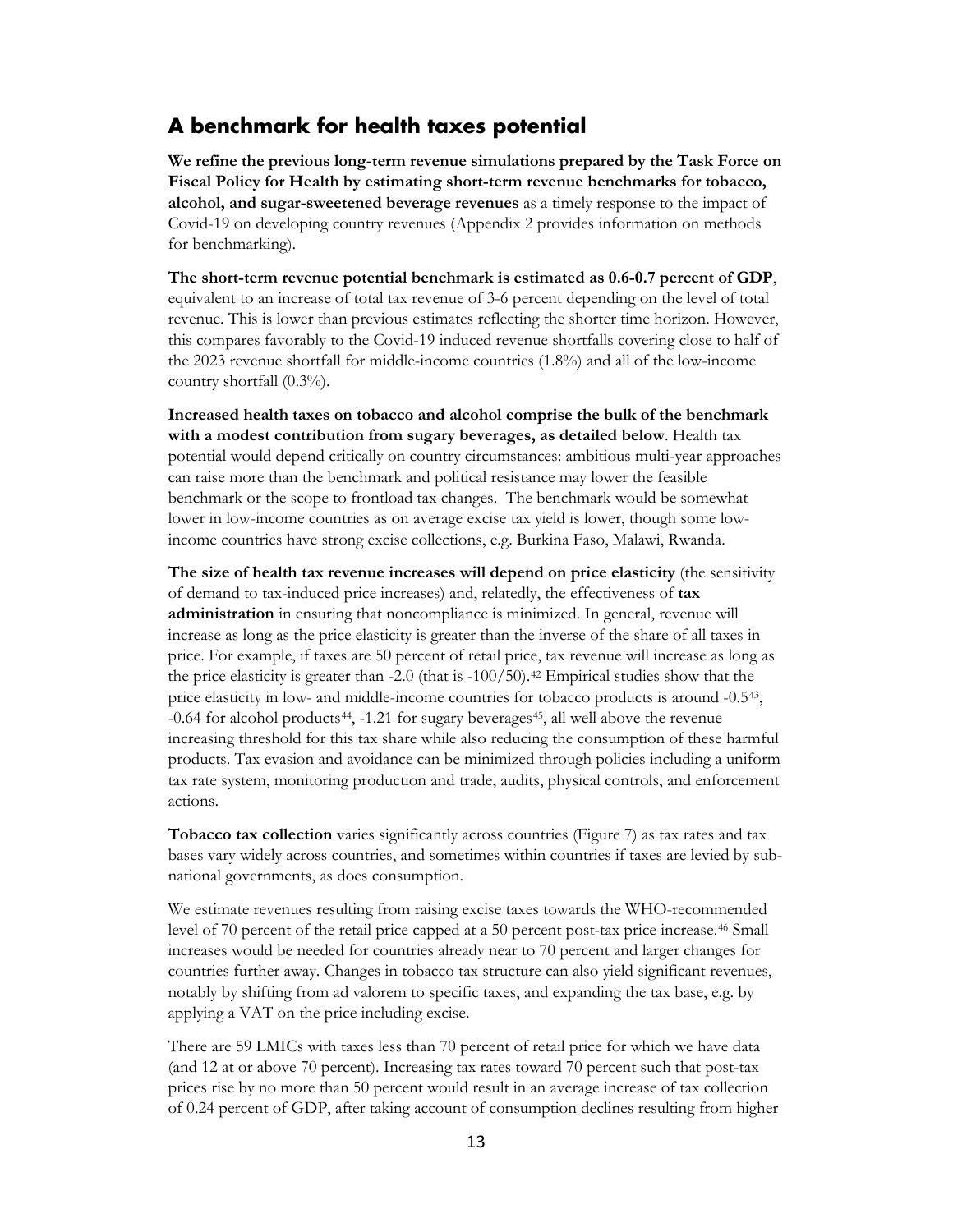

prices. Tax administration improvements should go hand-in-hand with excise tax increases to support compliance and become increasingly important as tobacco tax revenues rise.

For **alcohol** taxes, again there is a large amount of variation of the tax take across countries although data is more limited. We estimate revenue potential of another 0.35 percent of GDP from alcohol excises would accrue for a country moving from the  $25<sup>th</sup>$  percentile of revenue to GDP to the 75th percentile based on data for 50 countries, and 0.39 percent moving from the 75<sup>th</sup> percentile to the 90<sup>th</sup> percentile (Figure 8). Related increases in VAT or sales taxes would increase this yield. While there is not a significant cross-country relationship between alcohol consumption per capita and alcohol tax revenue (percent of GDP) the revenue potential would be larger in high consumption countries, e.g. Eastern Europe.

Many middle- and high-income countries have recently introduced **sugar-sweetened beverages** (SSB) taxes (Figure 9) including Colombia, India, Mexico, Panama, Peru, Philippines, South Africa and Thailand.<sup>[47](#page-33-22)</sup> SSB taxes tend to be implemented in countries with high levels of consumption of SSB and a high prevalence of obesity and diabetes. Revenue yields for SSB taxes are smaller than tobacco and alcohol as the tax base is smaller, and in most cases the tax rates currently in place are lower—at or below 20 percent. Some countries tier SSB excises with high sugar content beverages attracting higher taxes to set incentives for producers to reformulate beverages with less sugar, as successfully implemented, for example, in the United Kingdom and South Africa. Reformulation would reduce revenues but nonetheless achieve the desired reduction in sugar consumption.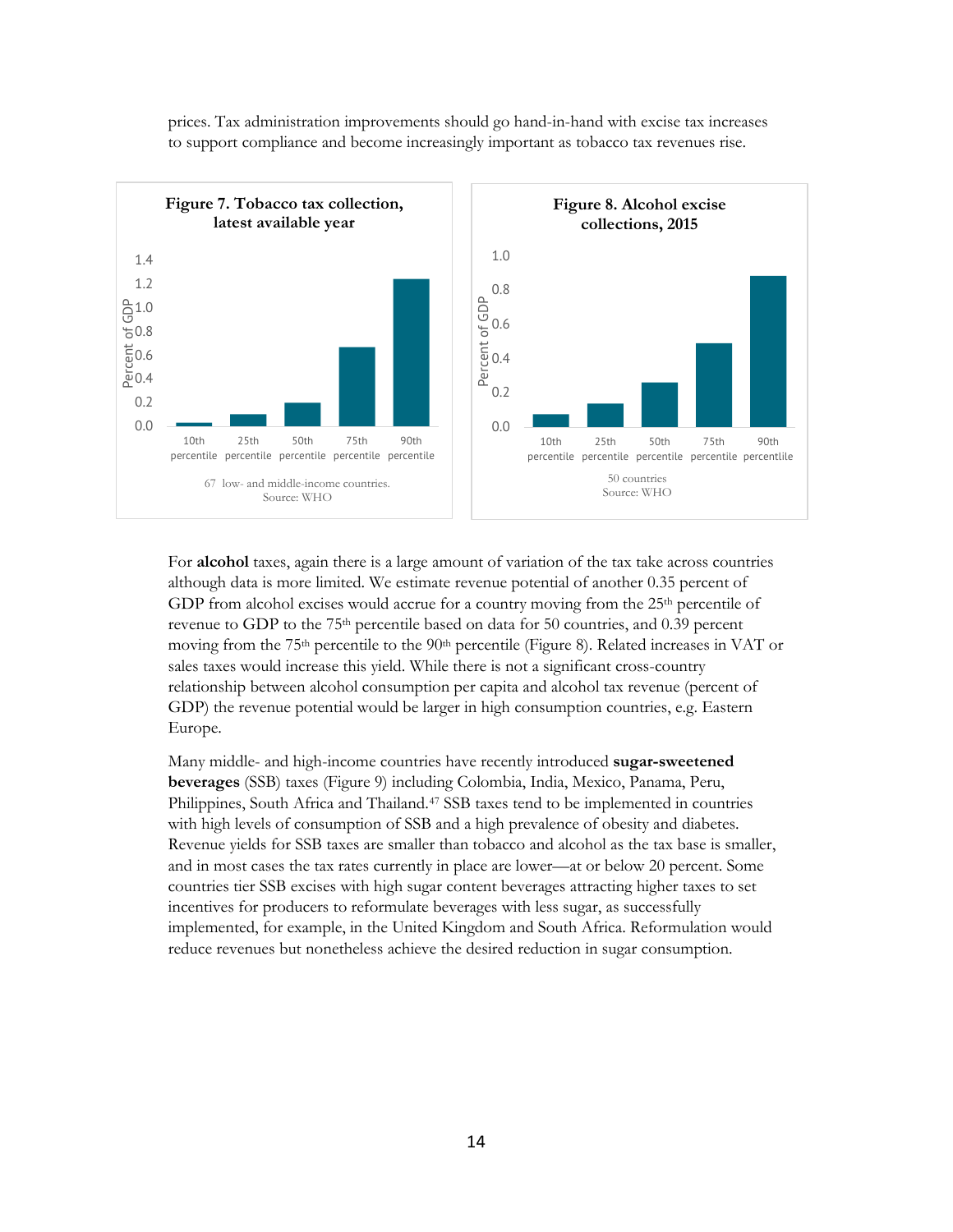

**Figure 9. Number of countries or territories with SSB taxes, 2011-2019**

*Source*: World Bank (2020

Recent SSB tax implementation in Mexico, Hungary, Chile, and South Africa, suggests a revenue yield of less than 0.1 percent of GDP (See Appendix 2 for details). Nonetheless, 50 percent SSB tax rates in the Gulf Cooperation Council countries could push revenues higher, as would taxes on sugar in a wider range of products as sugar-sweetened beverages account for only about one quarter of added sugar in foods overall in high-income countries such as Chile.<sup>[48](#page-33-23)</sup>

## <span id="page-16-0"></span>**Health taxes in the context of Covid-19**

The revenue potential from health taxes is also significant in relation to direct spending on health to counter the impacts of the pandemic (Box 4), but it would necessarily be only a part of a broader package of measures to meet the challenge of closing revenue gaps resulting from Covid-19.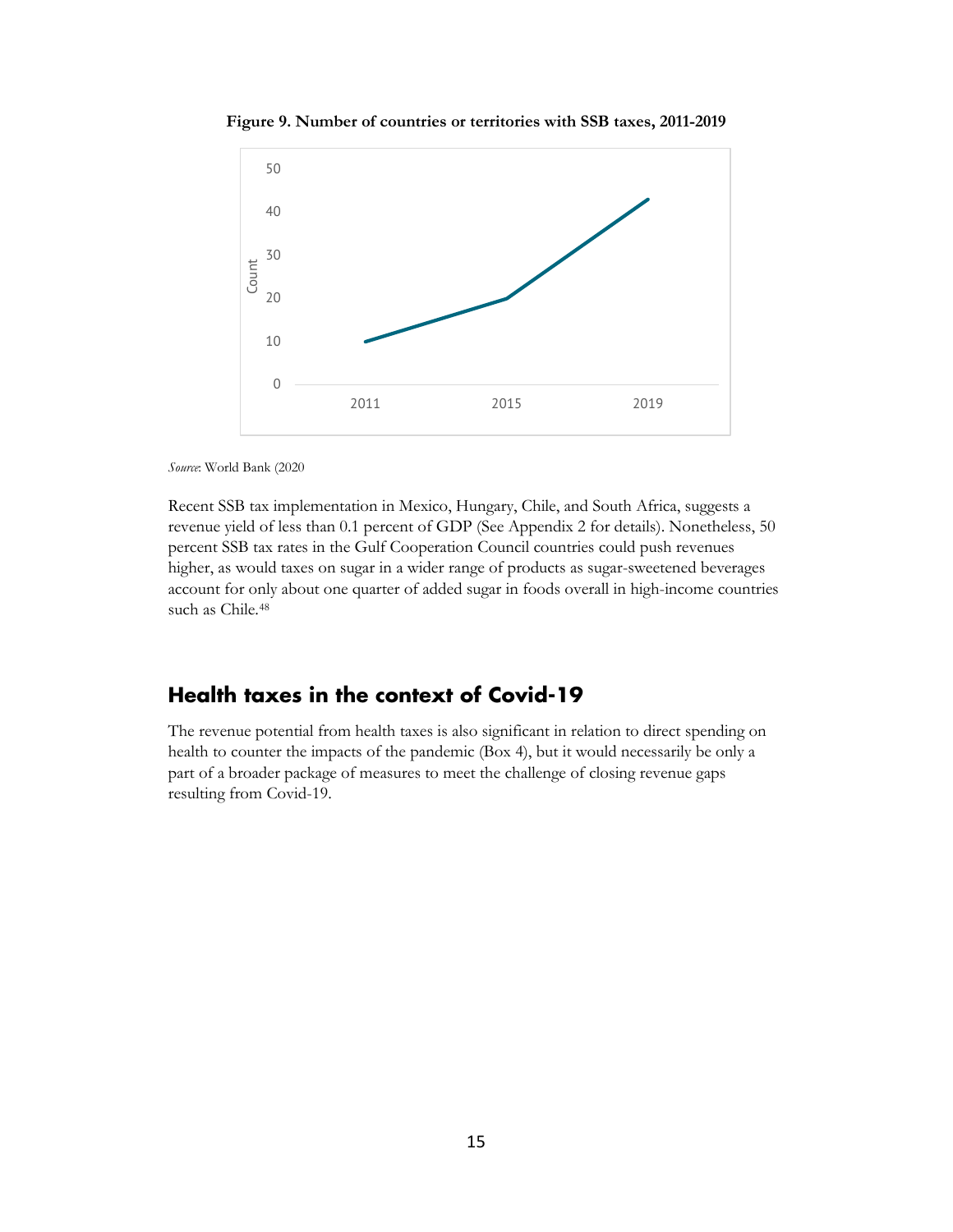#### **Box 4. Health Taxes and Covid-19 Health Spending**

Governments around the world have responded swiftly with fiscal packages to counter the impact of the Covid-19 pandemic. These measures typically have three components: (i) direct support for health sector spending including for testing, PPE, etc.; (ii) other direct spending and tax breaks to protect vulnerable populations and firms; and (iii) financial support for firms affected by Covid-19. Health taxes have not been reduced but in some cases planned increases have been deferred (UK, Austria, Seychelles, British Colombia).[49](#page-33-24)

Estimates for 2020 fiscal costs as of September 2020 for a diverse group of LMICs suggest additional spending needs can vary widely but are at least 3 or 4 percent of GDP, while the direct spending on the health response is usually less than 0.5 percent of GDP (Figure 10 and Appendix 3).[50](#page-33-25) Raising health taxes in line with the benchmarks identified above clearly has the potential to cover the Covid-19-related additional spending on health needs. While it would not be necessary to earmark additional health taxes to finance the Covid-19 response, as the expenditures have already been committed, a health tax and spend package that supports health spending over the medium term could provide a compelling reason to use health taxes as part of the pandemic response.



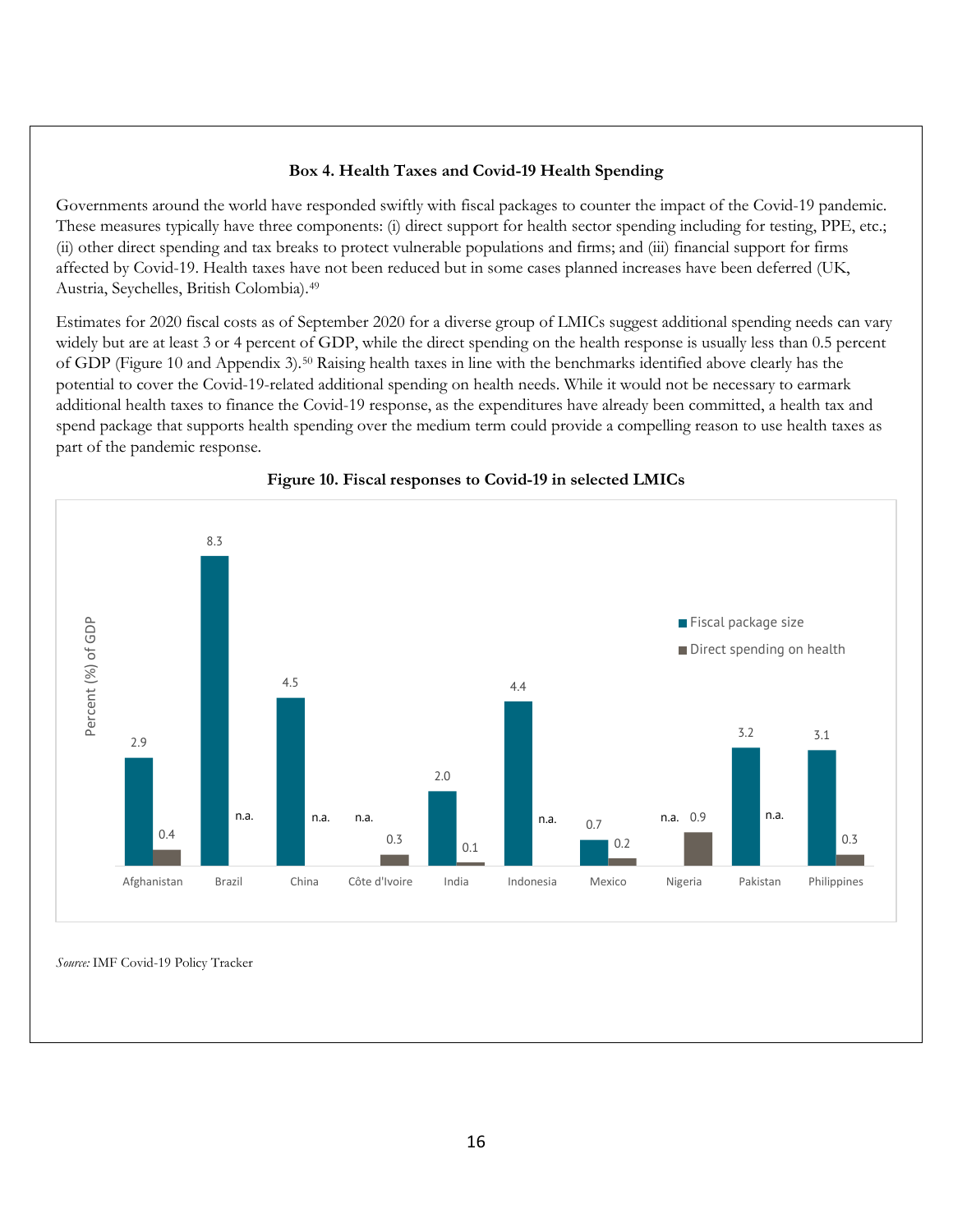While country circumstances would determine the composition of revenue packages, there is potential for other measures in addition to a focus on excise taxes on harmful products. [51](#page-34-0) 

These measures include, among others:

- Rationalizing tax expenditures including incentives, exemptions, reduced taxes, deductions and tax credits. In our view, tax expenditures for tobacco, alcohol, and beverage companies, especially for multinationals that wield considerable influence on tax policies,[52](#page-34-1) should be a priority;
- Improving efficiency of value added tax (VAT)/sales taxes through measures to improve producer compliance, especially for harmful products which are major contributors to VAT/sales tax;
- Considering higher corporate profits taxes on alcohol and tobacco producers, i.e. supertaxes, with due attention paid to the risks of profit shifting that could increase as a result.[53](#page-34-2) Taxation of extractive industries and the banking sector in developing countries provides a useful precedent for differential taxation.[54](#page-34-3)

## <span id="page-18-0"></span>**Moving to implementation: IMF and World Bank track record on health taxes**

International Financial Institutions (IFIs) could play a significant role in helping countries implement health taxes as part of the fiscal response to the pandemic, building on a welltrodden path of engagement in this area. We focus our attention on the IMF and World Bank although regional development banks also have a role to play.

We analyzed the universe of IMF-supported financial programs and World Bank Development Policy Loans during January 2017—August 2020 for policy commitments and associated conditionality for raising health tax revenues from tobacco, alcoholic and sugary beverages.

While these instruments are one important way of supporting specific policy changes, a more holistic picture of IMF and World Bank engagement on health taxes would include World Bank Investment Project Financing, Program-for Results loans, IMF Article IV surveillance, and technical assistance from both institutions. While many technical assistance reports are not published, the World Bank has published reports on health taxes for Afghanistan, Guinea, Senegal, and Tonga[55](#page-34-4) while the IMF has made technical assistance recommendations on health taxes for Cambodia, Chad, Chile (published), Ecuador, Ethiopia, Guatemala, Madagascar, Malawi, Pakistan, Slovakia, and Sri Lanka since 2016.[56](#page-34-5) The World Bank has also undertaken extensive diagnostic work to set out the evidence base for health taxes, especially for tobacco (Box 5).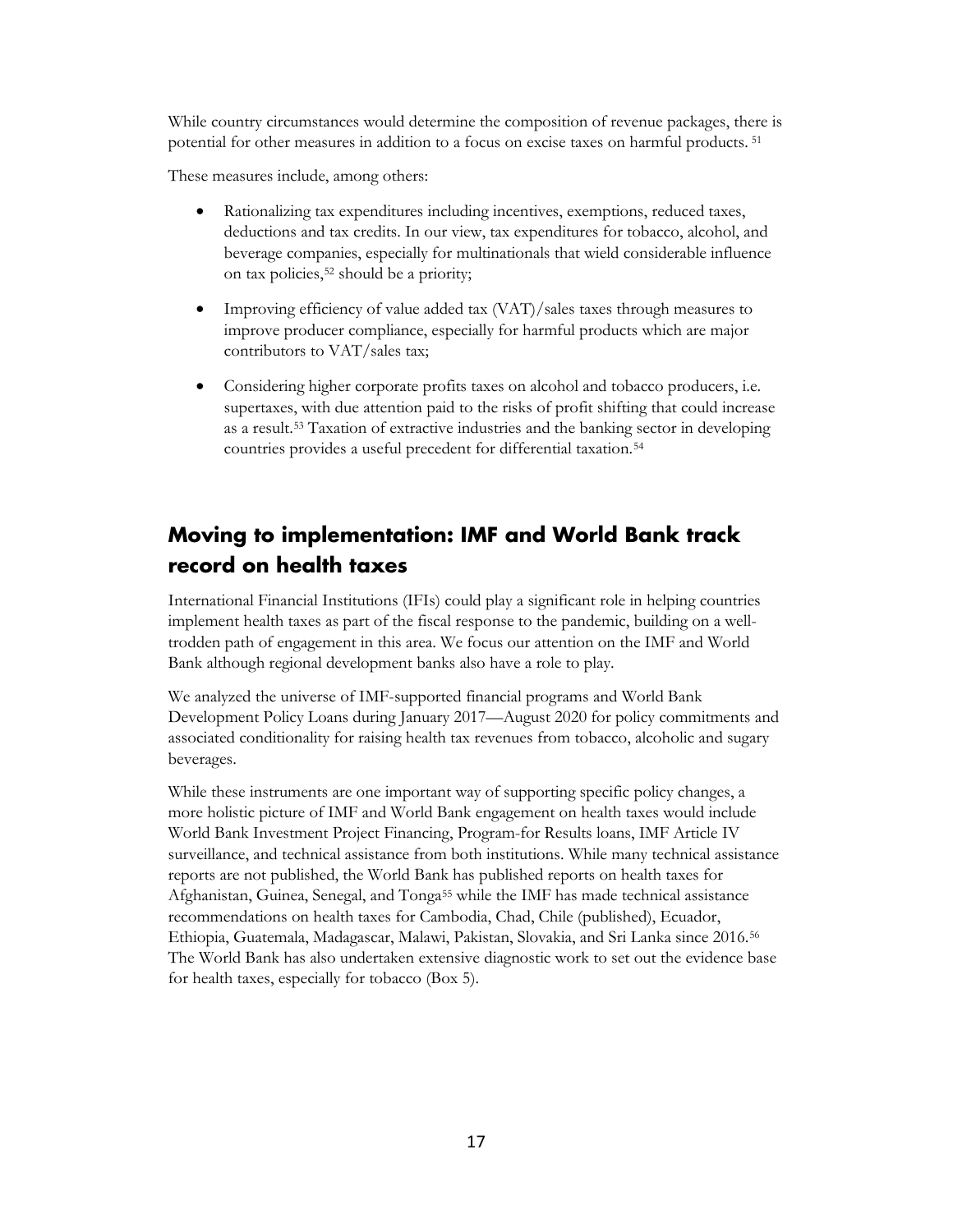#### **Box 5. World Bank Analytical and Diagnostic Work on Health Taxes**

The World Bank has been active in both global health tax policy and country level diagnostics, especially for tobacco and more recently sugar-sweetened beverages. Some of the key outputs include:

- A multisectoral analysis of tobacco tax reform and its impact on health, revenue, employment, and welfare, prepared in 2017 as a launch vehicle for the Global Tobacco Control Program (GTCP);[57](#page-34-6)
- Overview policy papers on the economics of tobacco taxation, distributional effects of tobacco taxation, e-cigarettes and their taxation, and a study of tobacco stamp programs;[58](#page-34-7)
- Country papers on tax reform and/or impact of tobacco taxation increases including country briefs for 37 primarily middle-income countries;<sup>[59](#page-34-8)</sup>
- Distributional impact of tobacco tax country studies including Armenia, Bangladesh, Chile, Russia, Indonesia, and Vietnam;
- Impact of taxes on sugar-sweetened beverages and prepackaged foods in Central America;<sup>[60](#page-34-9)</sup>
- A cross-country study of experiences in confronting illicit tobacco trade, completed in 2019 by the GTCP, with 20 country case studies plus studies of the European Union, Southern African Customs Union and Organization of East Caribbean states. The report highlights effective strategies and actions to confront illicit trade in tobacco;
- A review of the international experience with sugar-sweetened beverages taxes, completed in 2020.[61](#page-34-10)

During 2017-2020, we found 49 policy commitments in IMF and World Bank programs on the taxation of alcohol, tobacco, and non-alcoholic beverages in 22 countries. Over half of these commitments relate to tobacco products and one third to alcoholic beverages (Figure 11a). Actions mostly focused on raising excise rates, a few changed tax design (e.g. moving to specific taxes from ad valorem taxes) or introduced track and trace systems for tobacco products. This survey did not include fuel tax measures which are also important revenue raisers in IFI programs.

For the IMF, program conditions in the form of prior actions and structural benchmarks signify that these actions were critical to program success, i.e. "macro-critical". World Bank prior actions or indicative triggers are required to be implemented prior to World Bank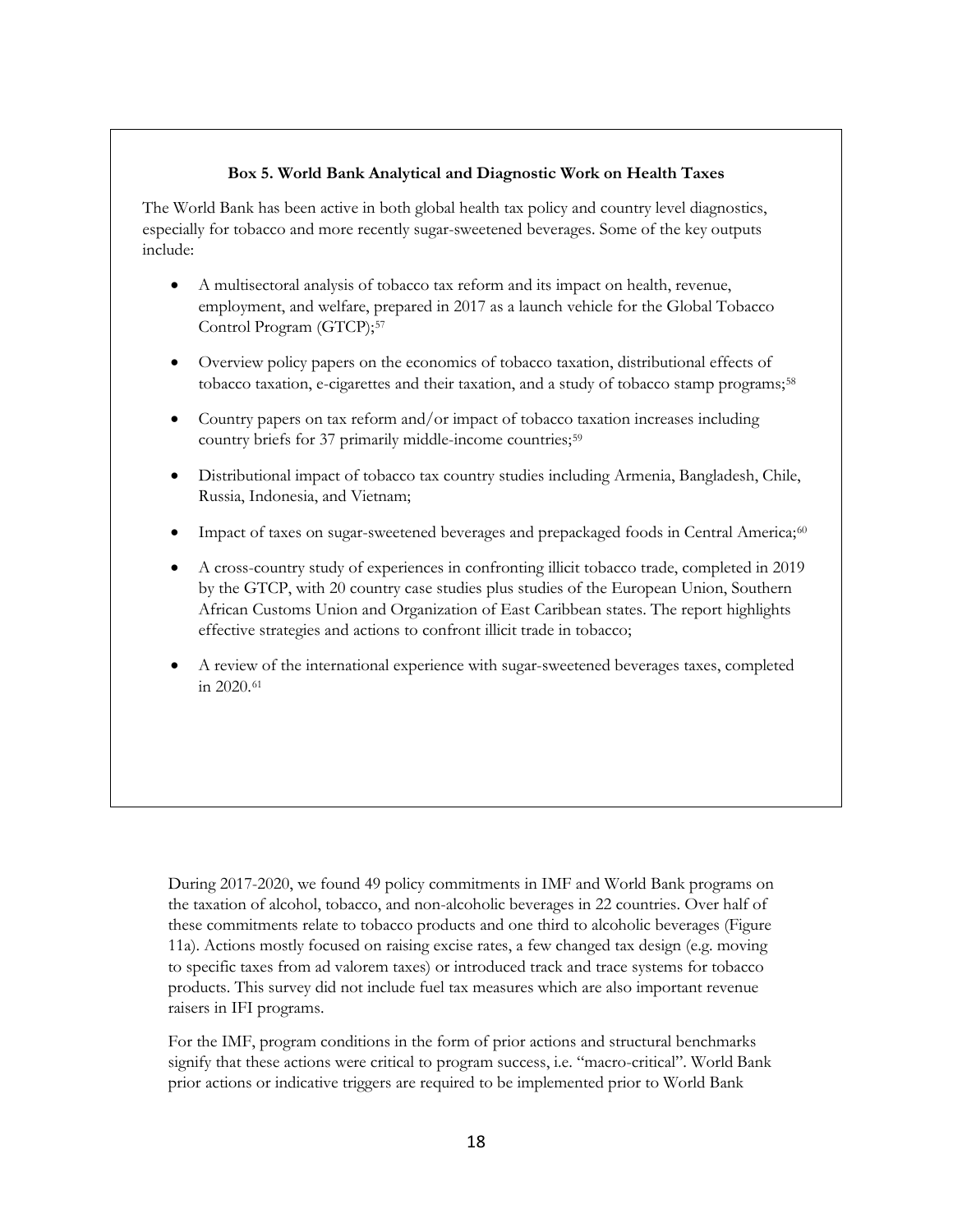

disbursement of financing (Figure 11b). A single program condition could comprise of one or more health tax actions, e.g. a package of tobacco and alcohol tax changes.

Source: IMF and World Bank Program Reports

Box 6 illustrates prior actions on health taxes in World Bank and IMF-supported programs.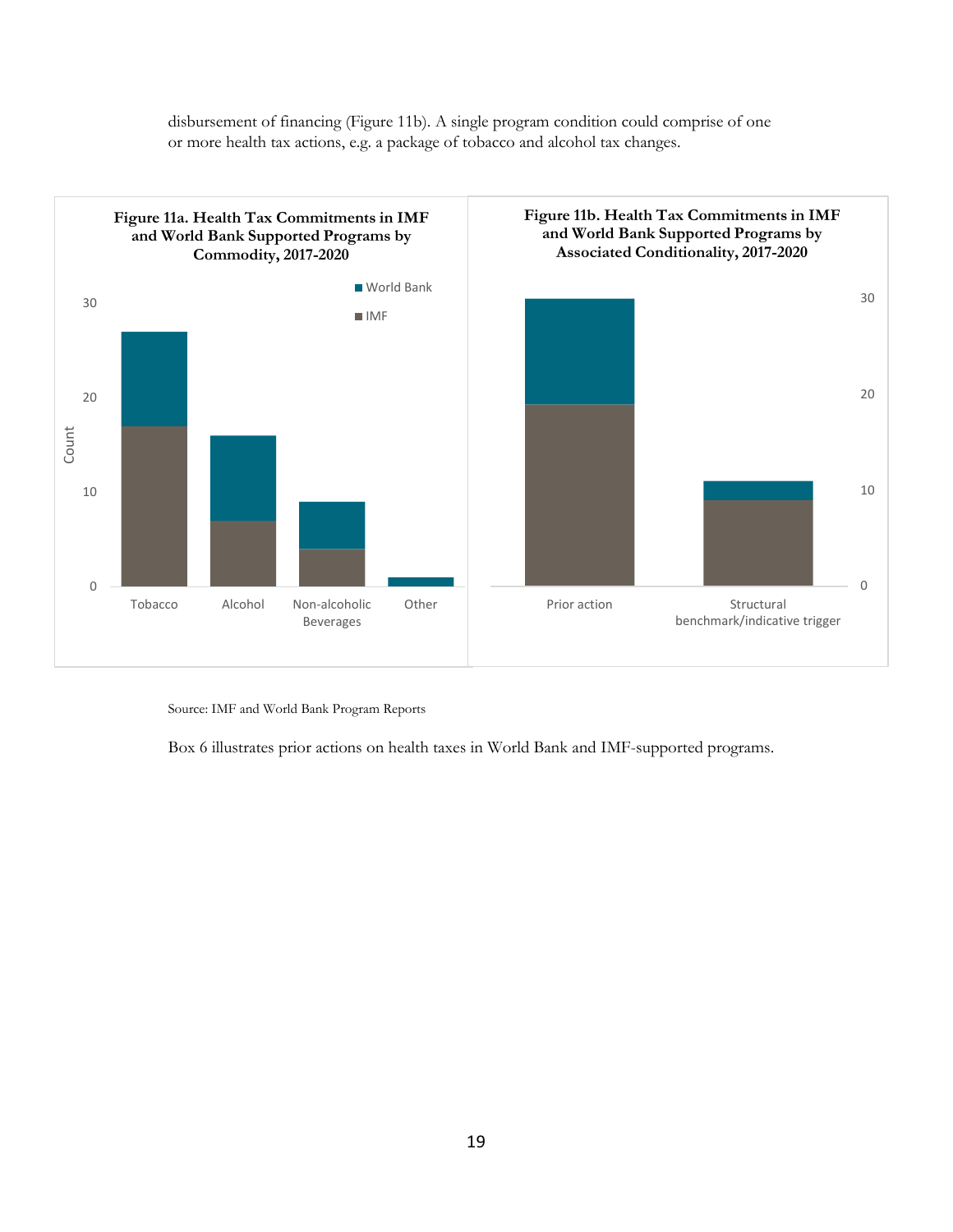#### **Box 6. Prior Actions on Health Taxes in Recent IMF and World Bank Programs**

The inclusion of a prior action in an IMF program ensures that the program has the necessary foundation for success.[62](#page-34-11) If it is subsequently discovered that a prior action was mis-reported as completed, the IMF may legally require that monies disbursed be repaid or that the country takes corrective actions.

The following IMF programs included prior actions which raised pro-health taxes since 2018:

- Burkina Faso, 2018 unify excise rates on tobacco and raise rates.
- Ukraine, 2018 raise excises on tobacco by 9 percent in 2019 budget.
- Central African Republic, 2018 revise budget to adjust spending for nonimplementation of tobacco excise increase.
- Moldova, 2019 raise excise on tobacco and limit duty free sales of alcohol.
- Pakistan, 2019 raise excise and expand base for tobacco and introduce an excise on carbonated and uncarbonated drinks, juices and syrups.
- Sri Lanka, 2019 raise excises and customs duty on alcohol and tobacco.

Prior actions in World Bank Development Policy Loans since 2018 which are required to be implemented as a disbursement trigger:

- Benin, 2019 increase excise taxes on tobacco, alcoholic beverages, and energy drinks.
- Fiji, 2018 increase excise taxes on tobacco and alcoholic beverages.
- Moldova, 2020 increase excise taxes on tobacco.
- North Macedonia, 2019 introduce excise on e-cigarettes and heated tobacco.
- Paraguay, 2020 raise maximum tax rate on tobacco, alcohol and sugar.
- Philippines, 2019 increase excises on tobacco to finance Universal Health Care Law.
- Samoa, 2018 approve the Alcohol Control Bill.

*Source:* IMF Staff Reports from [www.imf.org](http://www.imf.org/) and World Bank Publications <https://documents.worldbank.org/en/publication/documents-reports/documentlist>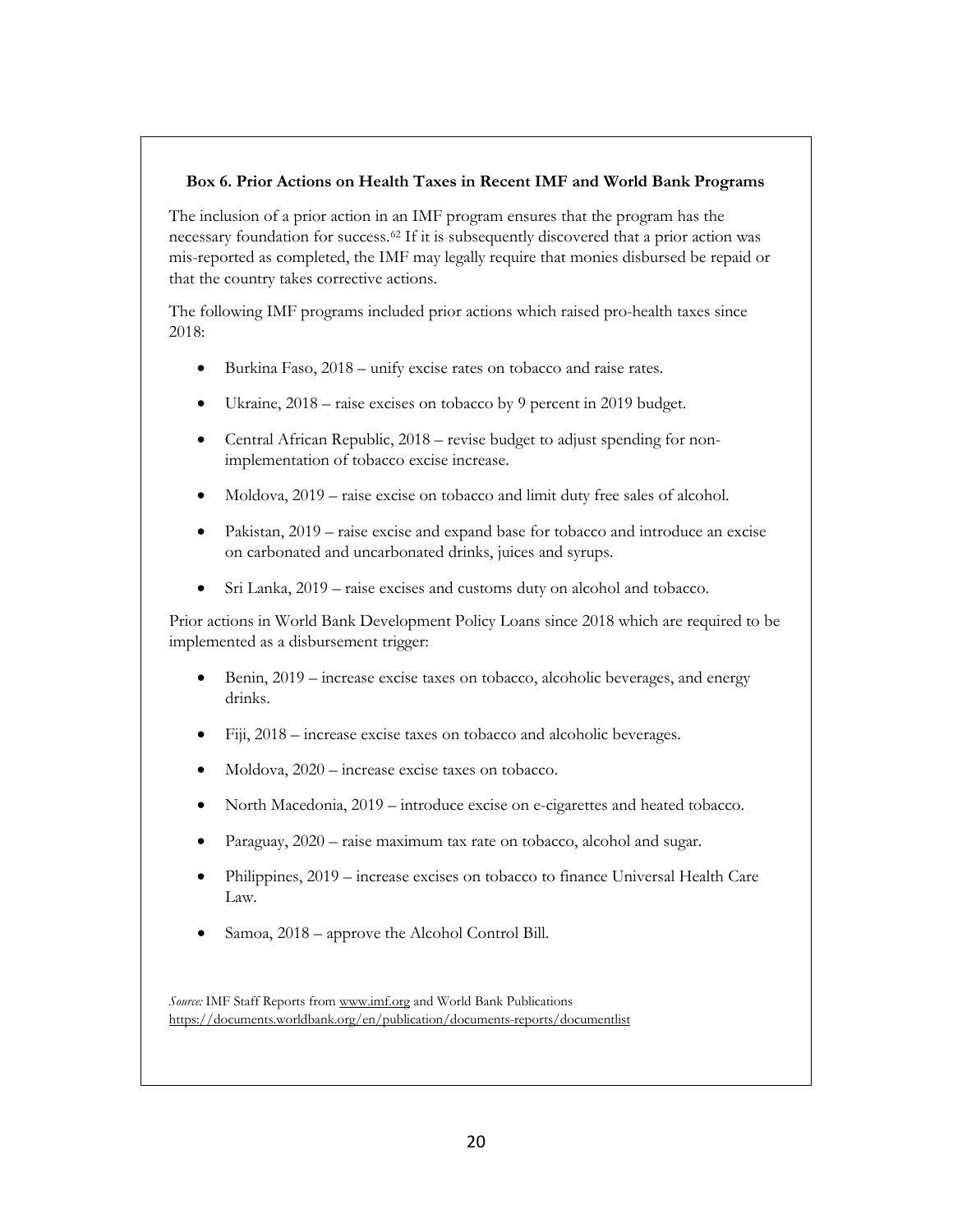In the programs we reviewed, many health tax actions are not quantified in terms of rates or projected yields, particularly if the action is included in a World Bank program or part of a larger package of measures. Measures that are quantified are widely dispersed in terms of yield from near zero to over 1 percent of GDP (Figure 12), although with two important caveats: (i) these represent projected rather than actual yields, and (ii) we do not know whether the actions were implemented as intended. All of the 10-largest health tax packages include measures on tobacco while only five also include alcohol. This suggests that alcohol is somewhat neglected as a health tax measure relative to tobacco given its comparable impact on both health and revenue potential.

#### **Figure 12. Quantified health tax yields in IMF and World Bank supported programs, 2017-2020**



**(% of GDP)**

*Notes*: Includes all actions during period; SSB refers to sugar-sweetened beverages or non-alcoholic beverages. *Source*: IMF and World Bank program documents.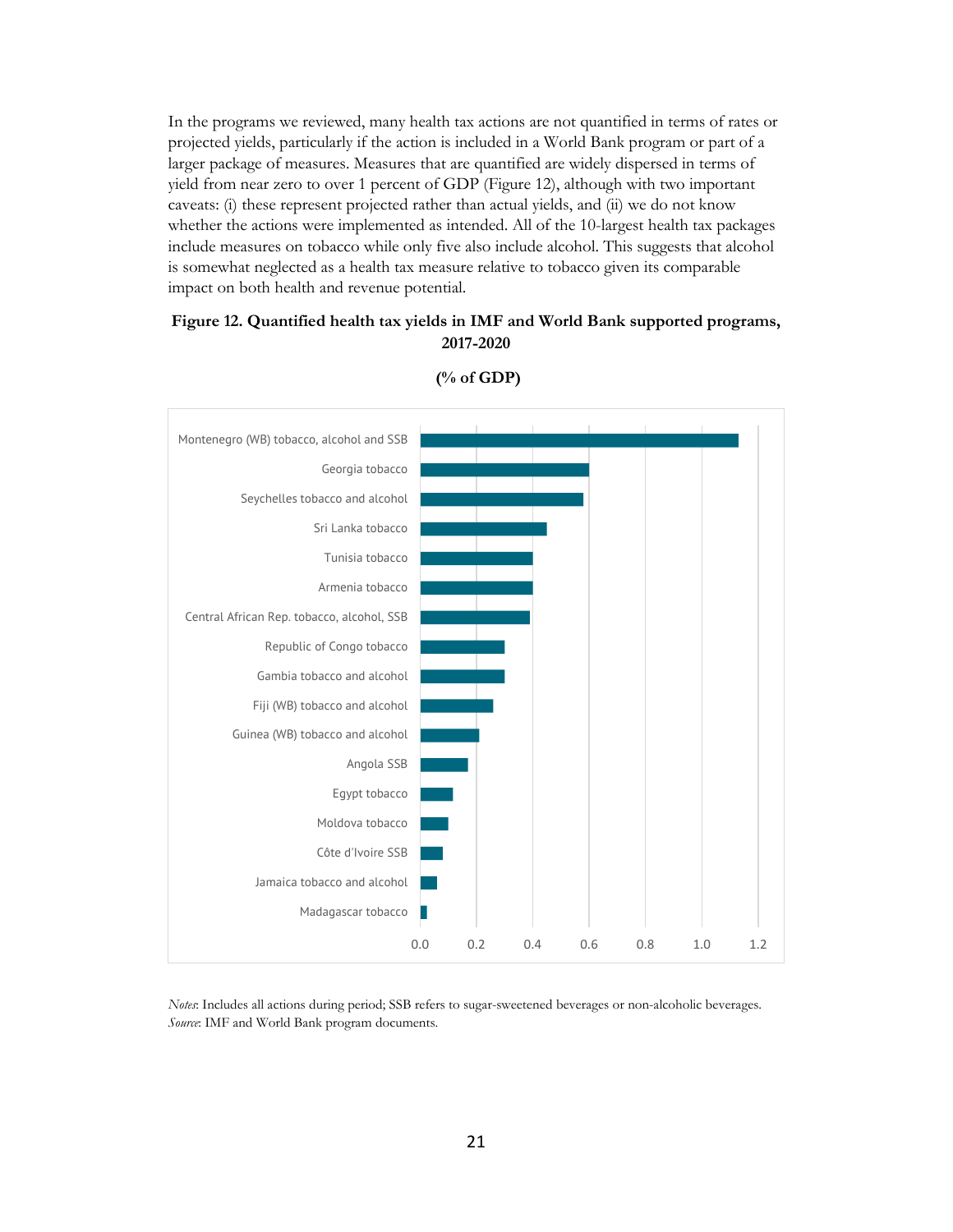The regular usage of health tax actions in both IMF- and World Bank-supported programs, especially as prior actions, confirms their perceived value in helping to close fiscal gaps, while also supporting healthier populations. An IMF study of 55 episodes where tax revenues rise by at least 0.5 percent of GDP per year for three years found that increases in excise taxes are the most common tax policy instrument accounting for one quarter of all tax policy actions.[63](#page-34-12)

Nonetheless, questions have been raised on the effectiveness of IMF and World Bank conditionality. Evaluation studies find that country ownership by a strong economic policymaking team is critical for the effective implementation of conditionality and to sustain reforms at the country and sectoral levels.[64](#page-34-13) Empirical research shows that IMF programs tend to have a positive effect on tax revenues and especially where revenue conditionality applies and where revenue ratios are below average.<sup>[65](#page-34-14)</sup>

## <span id="page-23-0"></span>**How could IMF and World Bank health tax conditionality be more effective?**

It would appear that in most cases health taxes are viewed as low-hanging fruit whose use does not require much justification. Few IMF- or World Bank-supported programs devote much, if any, attention to the impact of health taxes on health or income distribution and poverty which could support effective implementation. It is also rare for tax policy actions to be accompanied by actions to strengthen enforcement and help to ensure that tax increases are passed on to higher prices and lower consumption. More broadly, there is almost no discussion of where health tax rates are in relation to optimal taxes from either a fiscal or a health perspective.

There are, however, a few welcome examples of thorough results-based approaches to health taxes in recent IFI programs, notably by the World Bank:

- In Montenegro, the 2017 World Bank Development Policy Loan set a prior action on health taxes that envisaged a more than two-fold increase in specific tobacco excises and alcohol excises, and a five-fold increase in sugary beverage excises. <sup>[66](#page-34-15)</sup> Increases were stepped over three years and anticipated to increase revenues by 1.13 percent of GDP (well above the benchmarks discussed in this note). Increases were guided by European Union norms. A poverty and social impact analysis was undertaken and used to define measures to mitigate the slight adverse impact of indirect tax increases on poverty by increasing child allowances. However, implementation fell short of these ambitious plans and the project was dropped.
- In the Philippines, the 2019 Development Policy Loan set a prior action on raising tobacco excises in steps over three years, and discussed the poverty impact, noting the offsetting health benefits that would occur over the medium term. <sup>[67](#page-34-16)</sup>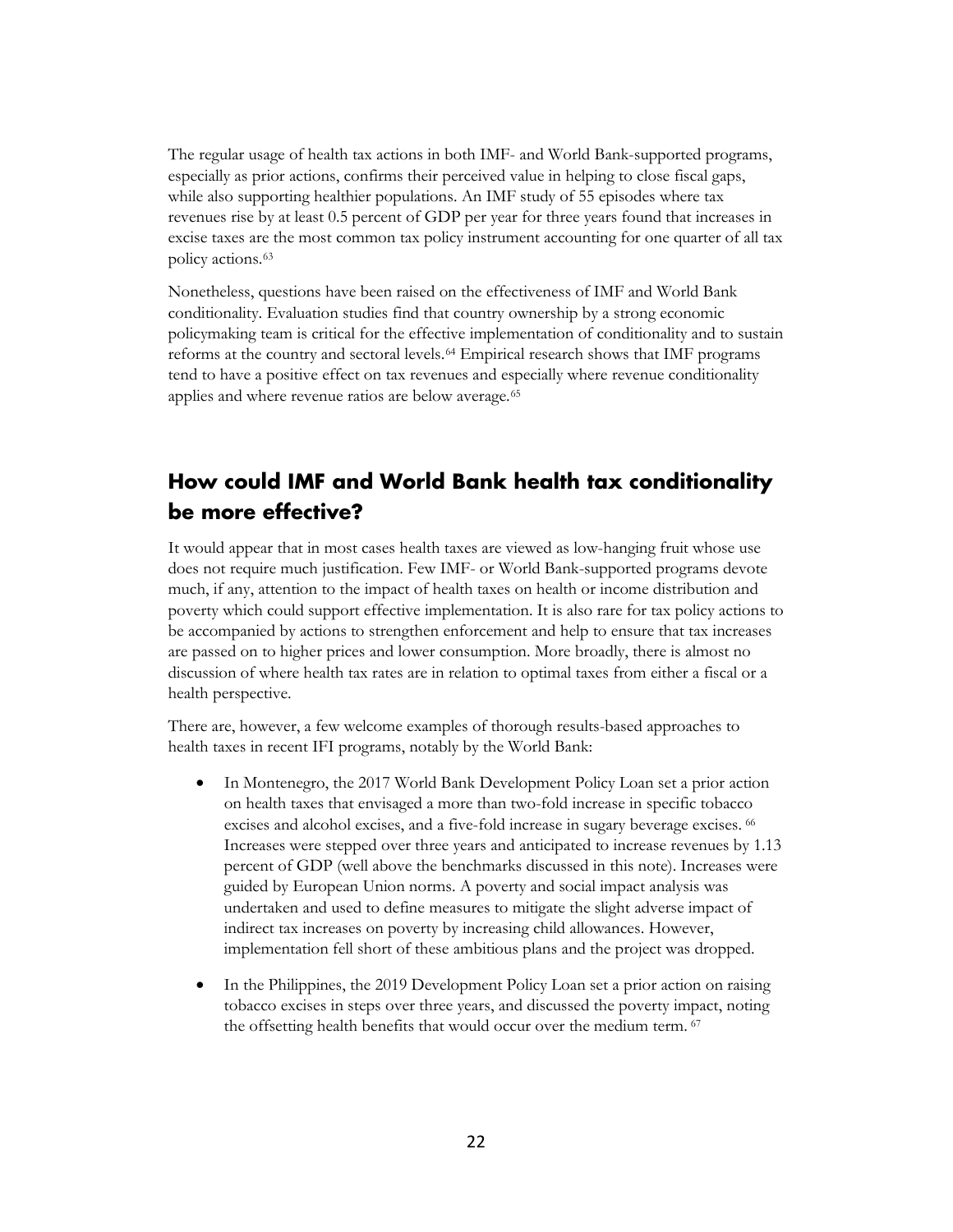## <span id="page-24-0"></span>**Concluding recommendations**

While few finance ministers will relish the task of raising taxes during a pandemic, some, including Indonesia, India, and Chile, have already taken steps to generate revenue to meet pressing Covid-19 spending needs using health taxes. [68,](#page-34-17)[69](#page-34-18), [70](#page-34-19)

Health and finance policymakers and IFIs should envision a full package of health taxes as a means to close revenue gaps and create fiscal space in the time of Covid-19 while also supporting population health. Beyond Covid-19, many low- and middle-income countries still have stubbornly low revenue collections that hold back growth enhancing investments in support of countries sustainable development goals.[71](#page-34-20)

Both the **IMF and World Bank** could build on their track record in **tobacco, alcoholic and sugary beverage taxes** by generalizing recent efforts across more countries:

- The **World Bank** has significant expertise in designing and implementing health taxes, yet actions on health taxes are relatively rare in Development Policy Loans amounting to only 11 countries in the last three years. As part of its Covid-19 response, there is scope for the World Bank to:
	- o significantly expand results-oriented actions on health taxes in World Bank programs, especially Development Policy Financing, and including poverty and impact assessments, by leveraging the Bank's expertise in macro-fiscal and health policies in its lending operations in LMICs and using conditionality in support of country commitments to help overcome political obstacles;
	- o analyze and track progress on the full set of health taxes and their impact on welfare, consumption and revenues, systematizing lessons learned that can be shared across countries.
- The **IMF** incorporates health tax increases in many of its financial programs as a budget gap-filling measure. At the same time, the IMF has not explicitly acknowledged the importance of tobacco, alcohol and sugary beverage taxes as a fiscal policy tool, nor has the organization consistently viewed these taxes using the same lens as that used to examine and advance fuel taxes. For the IMF there is scope to:
	- o acknowledge the macro-criticality of health taxes on tobacco, alcoholic and sugary beverages alongside fuel taxes; for example, in the context of a policy paper approved by the IMF Executive Board;[72](#page-34-21)
	- o expand their use in financial programs, especially upcoming medium-term programs helping to fill fiscal gaps arising from Covid-19 shocks given shortterm revenue potential and corrective efficiency (in reducing externalities);
	- o expand and publish technical assistance on health taxes, where a recent study on Chilean excise taxes provides a helpful outline,[73](#page-34-22) while also using World Bank and WHO expertise to help design health tax reforms and assess their impact on health, poverty, and society, systematizing lessons learned that can be shared across countries.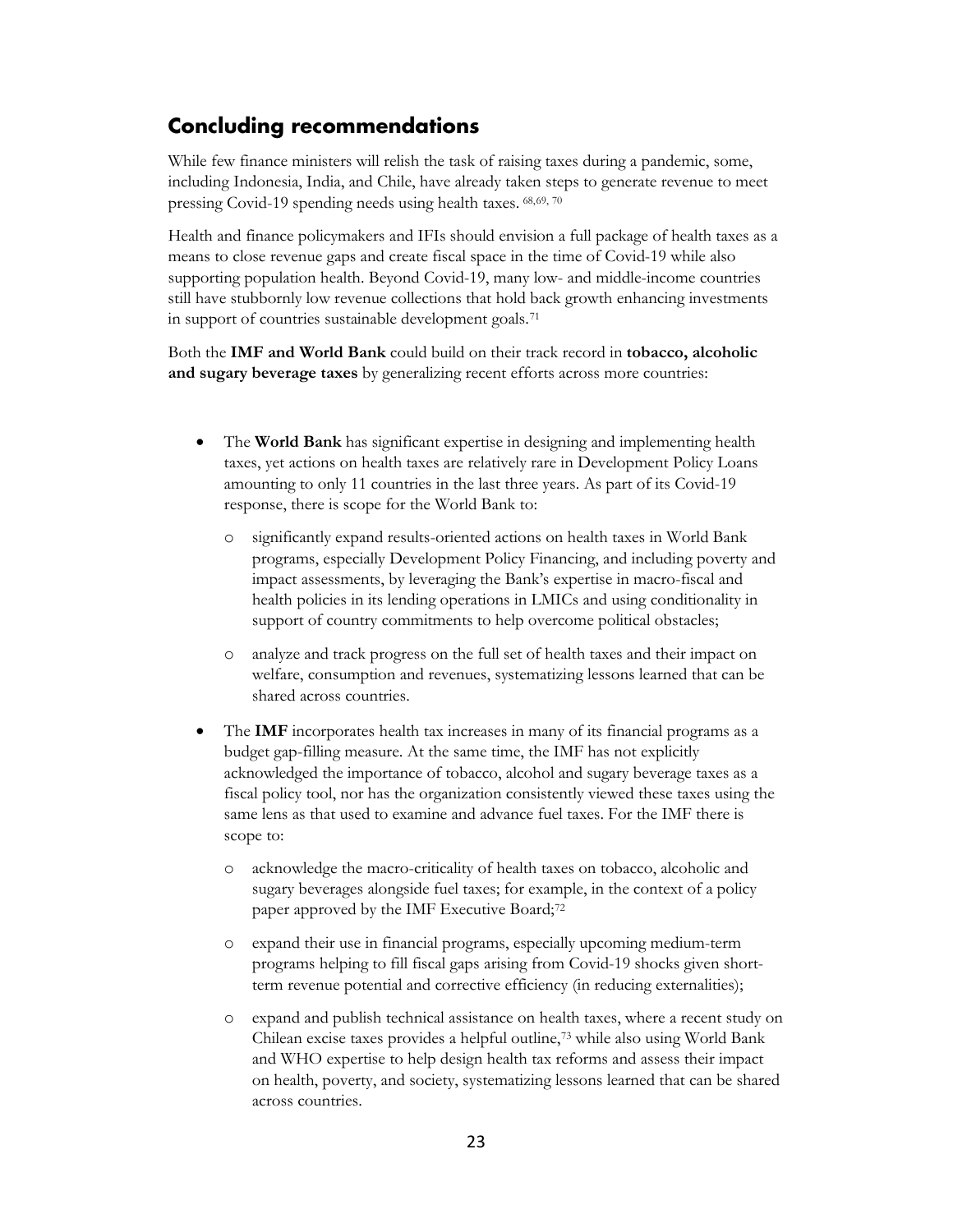- Looking forward, domestic revenue mobilization can be framed within a **Medium-Term Revenue Strategy (MTRS).**[74](#page-34-23) Credible commitments to increases in health taxes can help build confidence in fiscal policies and improve access to short-term financing. Although experience so far is limited,[75](#page-34-24) the World Bank and the IMF should consider using the MTRS as a vehicle for promoting health taxes where countries express an interest. This could also include neglected areas such as tax expenditures (tax breaks) for tobacco and alcohol producers and duty-free sales.
- Finally, there are other international institutions that make important contributions to health taxes promotion. These include the World Health Organization, which has a mandate to work on tobacco, alcoholic and sugary beverage taxation from the World Health Assembly, the United Nations Development Program, and Regional Development Banks. The IMF, World Bank, UN and the OECD work together on tax issues in the **Platform for Collaboration on Tax** (PCT).[76](#page-34-25) So far, the PCT has not focused on health taxes and there is a clear opportunity for the member institutions to jointly promote health taxes in their work and to develop PCT guidance on health tax implementation bringing together complementary work in each of the four institutions.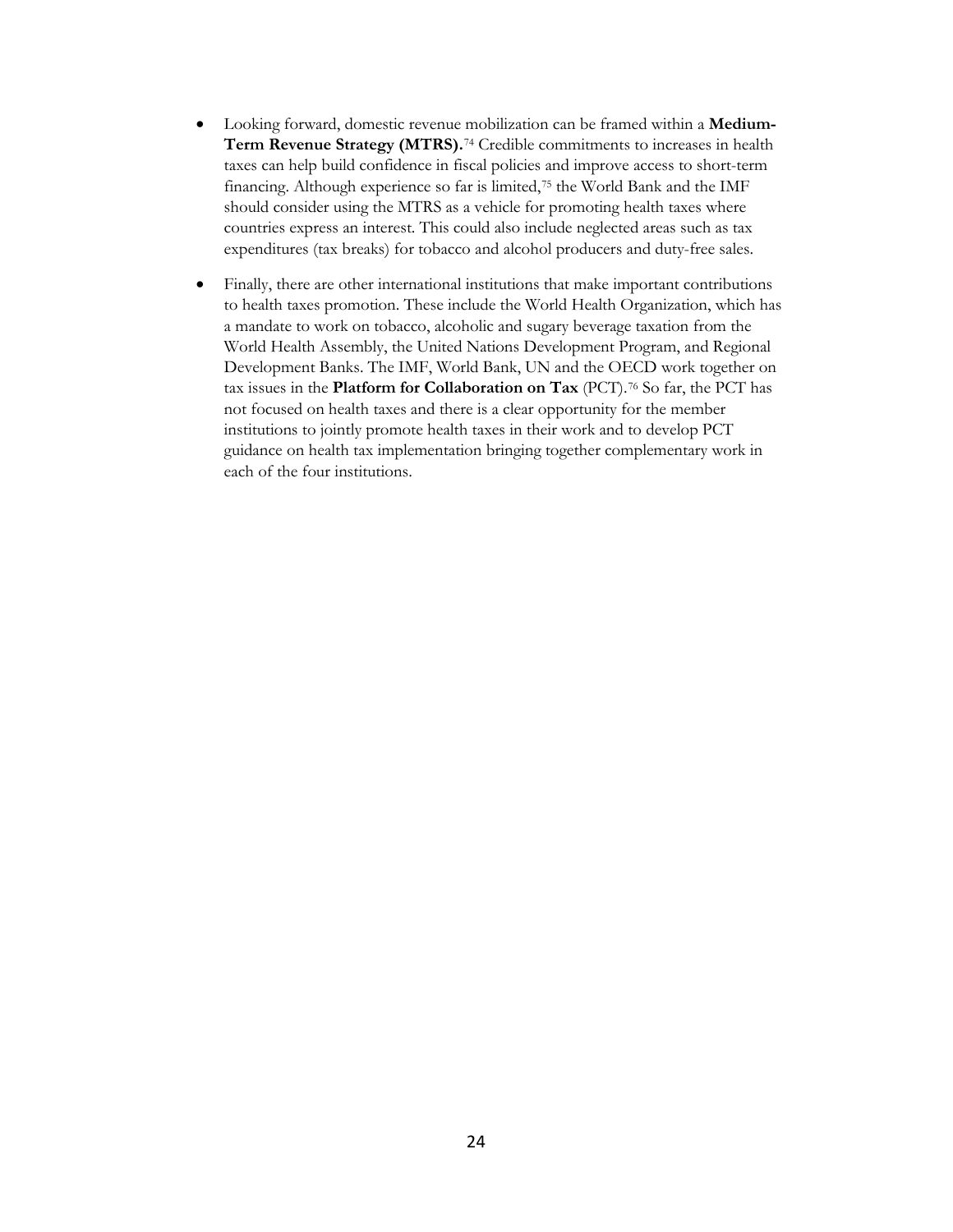## <span id="page-26-0"></span>**Appendix 1. New proposals to fill fiscal gaps**

The pandemic has led to more thinking on new tools to raise revenue including wealth taxes [77,](#page-34-26) [78](#page-34-27), excess profits taxes,[79](#page-34-28) taxation of businesses without a physical presence and global corporate minimum taxes, [80](#page-35-0) and digital taxes, such as digital services taxes[.81](#page-35-1) The thrust of these proposals is to create a more progressive tax system by taxing activity that currently escapes the tax net by exploiting loopholes in domestic and international tax rules and/or targeting sectors that may have profited handsomely from the pandemic.

However, these tax proposals do not offer much over the near term for LMICs and compare poorly in terms of revenue yield and feasibility in comparison to existing tax instruments, including excise taxes on harmful products: "health taxes" or "sin taxes" (Table 1).

| Instrument                                                                       | <b>Estimated Prospective</b><br><b>Annual Yield</b><br>(percent of GDP) |               | <b>Applicability to LMICs</b> |
|----------------------------------------------------------------------------------|-------------------------------------------------------------------------|---------------|-------------------------------|
| Wealth tax (1 percent rate on<br>top 1 percent with evasion) $1/$                | US.                                                                     | $0.63 - 1.07$ | Low                           |
|                                                                                  | EU                                                                      | 0.48          | Low                           |
| Excess profits tax and<br>minimum tax (OECD Pillar I<br>and II proposal $)^{2/}$ | <b>LMICs</b>                                                            | $0.06 - 0.08$ | Intermediate                  |
| Digital services taxes <sup>3/</sup>                                             | World                                                                   | $0.13 - 0.25$ | Intermediate                  |
| Excises taxes <sup>4/</sup>                                                      | <b>LMICs</b>                                                            | $0.72 - 1.60$ | High                          |
| $o/w$ tobacco                                                                    | <b>LMICs</b>                                                            | 0.24          |                               |
| alcohol                                                                          | <b>LMICs</b>                                                            | 0.35          |                               |
| <b>SSBs</b>                                                                      | <b>LMICs</b>                                                            | 0.04          |                               |

#### **Table 1. Prospective tax instruments to fill fiscal gaps in the time of Covid-19**

*Notes:* 1/ Assumes 1 percent tax on wealth of top 1 percent on base above threshold with an evasion rate of 15- 50 percent in US and 47.7 percent in EU (sources: Saez and Zucman 2019 and Landais, Saez and Zucman 2020).

2/ Source OECD, Tax Proposals for Digitalization of the Economy, 2020, slide 20. Includes impact of pillar I (non-routine profits) and pillar II minimum corporate tax and reduced profit shifting as percent of corporate income tax receipts for low and middle countries (4 and 3 percent increases respectively). Corporate income tax receipts averages for low- and middle-income countries are for 2017 for 78 LMICs sourced from ICTD / UNU-WIDER Government Revenue Dataset 2020.

3/ Applies a tax rate of 3-6 percent on global trade in value added in information industries in 2015. Source OECD "Trade in Value Added (TiVA): Principal Indicators" [https://www.oecd.org/sti/ind/measuring-trade-in](https://www.oecd.org/sti/ind/measuring-trade-in-value-added.htm#access)[value-added.htm#access](https://www.oecd.org/sti/ind/measuring-trade-in-value-added.htm#access) and IMF "World Economic Outlook", April 2020.

4/ Range of excise/GDP increase for top quintile of 53 LMICs where excise/GDP ratio increased during 2014- 17 ignoring outliers. Tobacco yield is average revenue increase for 59 LMICs from raising taxes toward 70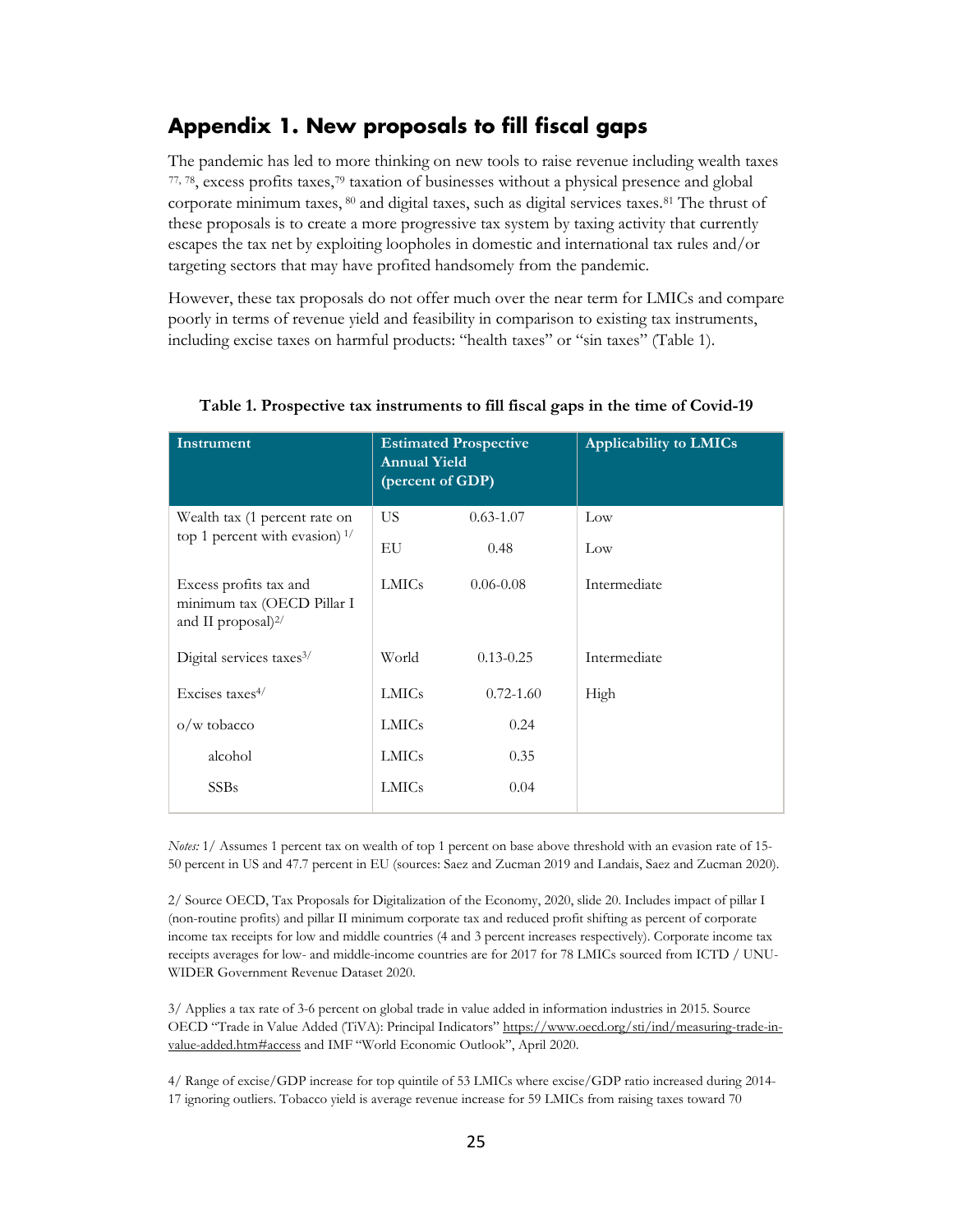percent of retail price with price increase capped at 50 percent with price elasticity of demand of -0.5 and no change in tax compliance relative to latest year excise/GDP ratio. Alcohol yield is from raising tax/GDP receipts from 25th to 75th percentile of 50 countries using 2015 data from WHO. SSB yield is average of SSB tax receipts to GDP for Mexico (0.067), South Africa (0.04), Hungary Public Health Product Tax (0.04) and Zambia projected yield for new SSB tax (0.02).

Wealth taxes are principally aimed at high-net-worth individuals in OECD countries (e.g. top percentile or 0.1 percentile of the income distribution) and depending on design can raise significant revenues. However, most of these high-net-worth individuals do not live in LMICs and are not under the tax jurisdiction of poorer countries (only 7 percent of billionaires live in LMICs excluding China, India and Russia).[82](#page-35-2) Excess profits taxes are aimed at corporations in the same countries, particularly the United States, especially where profits have soared during the pandemic, e.g. Amazon, Gilead, and Zoom. Ongoing OECD discussions on reforms of international taxes to address base erosion and profit shifting (OECD Inclusive Framework) suggest that even if the proposals under consideration can get international support, the revenue impact would be around a 4 percent increase in corporate taxes in most low- and middle-income countries, equivalent to less than 0.1 percent of GDP in most cases. While some LMICs have introduced digital services taxes, e.g. Kenya, Nigeria, Tunisia, and Zimbabwe, [83](#page-35-3) most are waiting for the outcome of multilateral OECD-G20 discussions before implementing such taxes unilaterally, and revenue yields to date have typically been low (less than a quarter of one percent of GDP).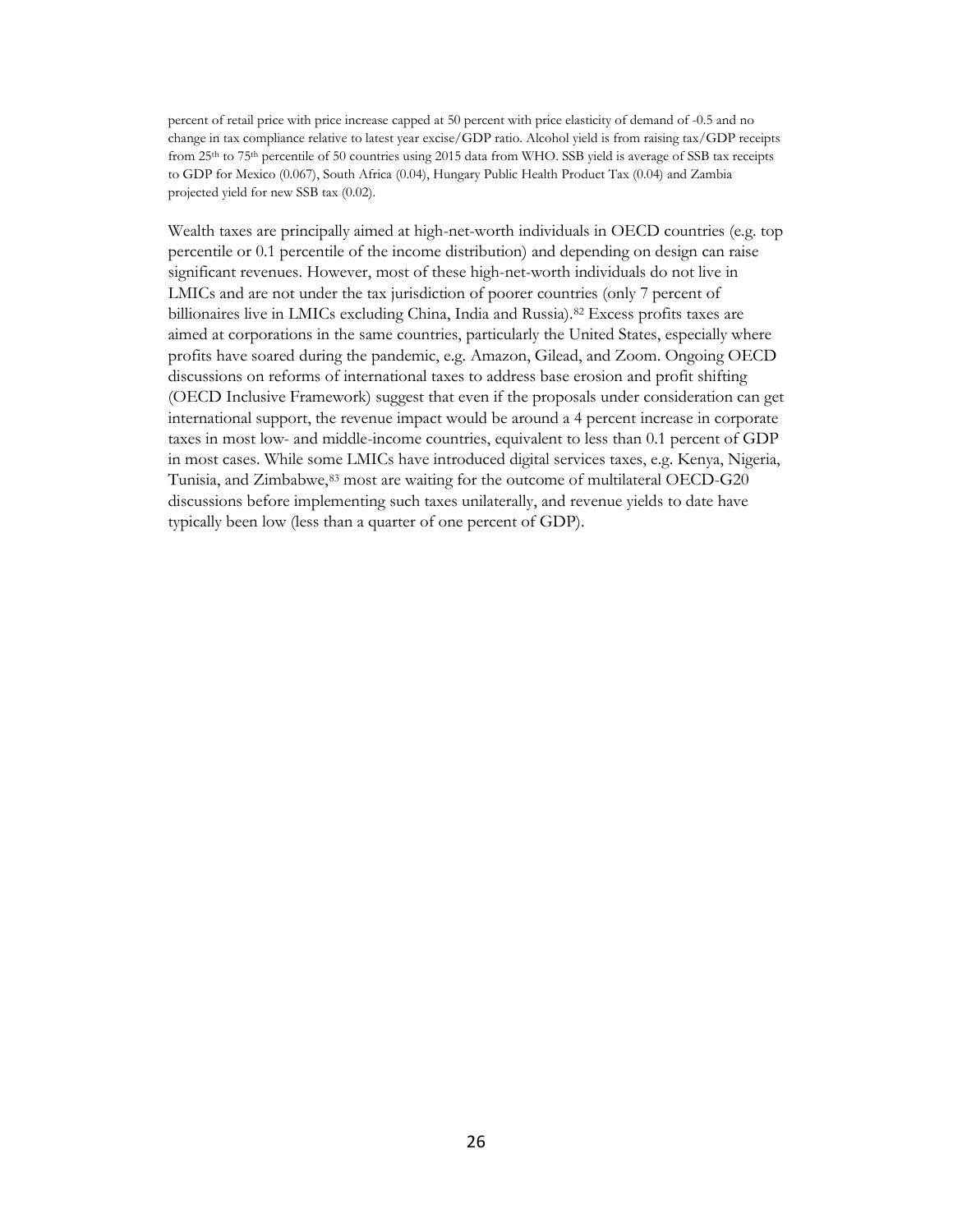## <span id="page-28-0"></span>**Appendix 2. Methods to derive benchmark revenue yield for tobacco, alcohol, and sugary beverage excises**

#### <span id="page-28-1"></span>**Tobacco**

Tobacco tax revenue (excise, VAT/sales tax and import duties) in local currency for the latest available year is obtained from the WHO Global Health Observatory <https://www.who.int/data/gho/indicator-metadata-registry/imr-details/4602> and expressed as a share of GDP for latest available year of tax data using local currency GDP obtained from the IMF World Economic Outlook database [https://www.imf.org/en/Publications/WEO/weo-database/2020/October/download](https://www.imf.org/en/Publications/WEO/weo-database/2020/October/download-entire-database)[entire-database](https://www.imf.org/en/Publications/WEO/weo-database/2020/October/download-entire-database)

The price of a 20 cigarette pack of the most sold brand for 2018 and the share of taxes in retail price is obtained from WHO Global Health Observatory [https://www.who.int/data/gho/data/themes/topics/topic-details/GHO/gho-tobacco](https://www.who.int/data/gho/data/themes/topics/topic-details/GHO/gho-tobacco-control-raise-taxes-on-tobacco)[control-raise-taxes-on-tobacco](https://www.who.int/data/gho/data/themes/topics/topic-details/GHO/gho-tobacco-control-raise-taxes-on-tobacco)

An estimate of taxed consumption is derived by dividing tax revenue collections by tax per pack.

We calculate the revenue yield from raising tax per pack to 70 percent of retail price with a cap on the change in price including tax of percent adjusting for the reduction of consumption with a price elasticity of demand of -0.50 for 59 countries. We assume tax compliance is unchanged from base year. We exclude: 11 low- and middle-income countries where tax per pack is greater than 70 percent of retail price; 2 countries where tax to GDP yield data are implausibly high (Namibia and Sao Tome and Principe); 4 countries with no GDP data (3 micro states and Somalia); 4 countries with no tax as share of retail price data; 70 countries that have no revenue collection data and 37 high income countries.

Change in tax revenue calculated as:

eqn (1)=  $Q(t+1)$ . $P(t+1)$ .Share (t+1) – Q (t). $P(t)$ .Share(t). such that Share(t+1)  $\leq$ .70 and  $P(t+1)/(P(t) \leq 1.5$ . where Q= taxable consumption, P= unit price and Share= tax as a share of unit price;

eqn (2)  $Q(t+1) = Q(t)$  (1+  $P(t+1)/P(t)$ .e) where e is price elasticity of demand assumed to  $= -0.5.$ 

Then Substituting (2) into (1) gives change in tax revenue as:

 $Q(t)$ .(1+ P(t+1)/P(t).e). P(t+1).Share (t+1) – Q (t).P(t).Share(t).

The benchmark of 0.24 percent of GDP is the average increase in tax revenue capping price increase at 50 percent and tax as a percent of retail price at 70 percent.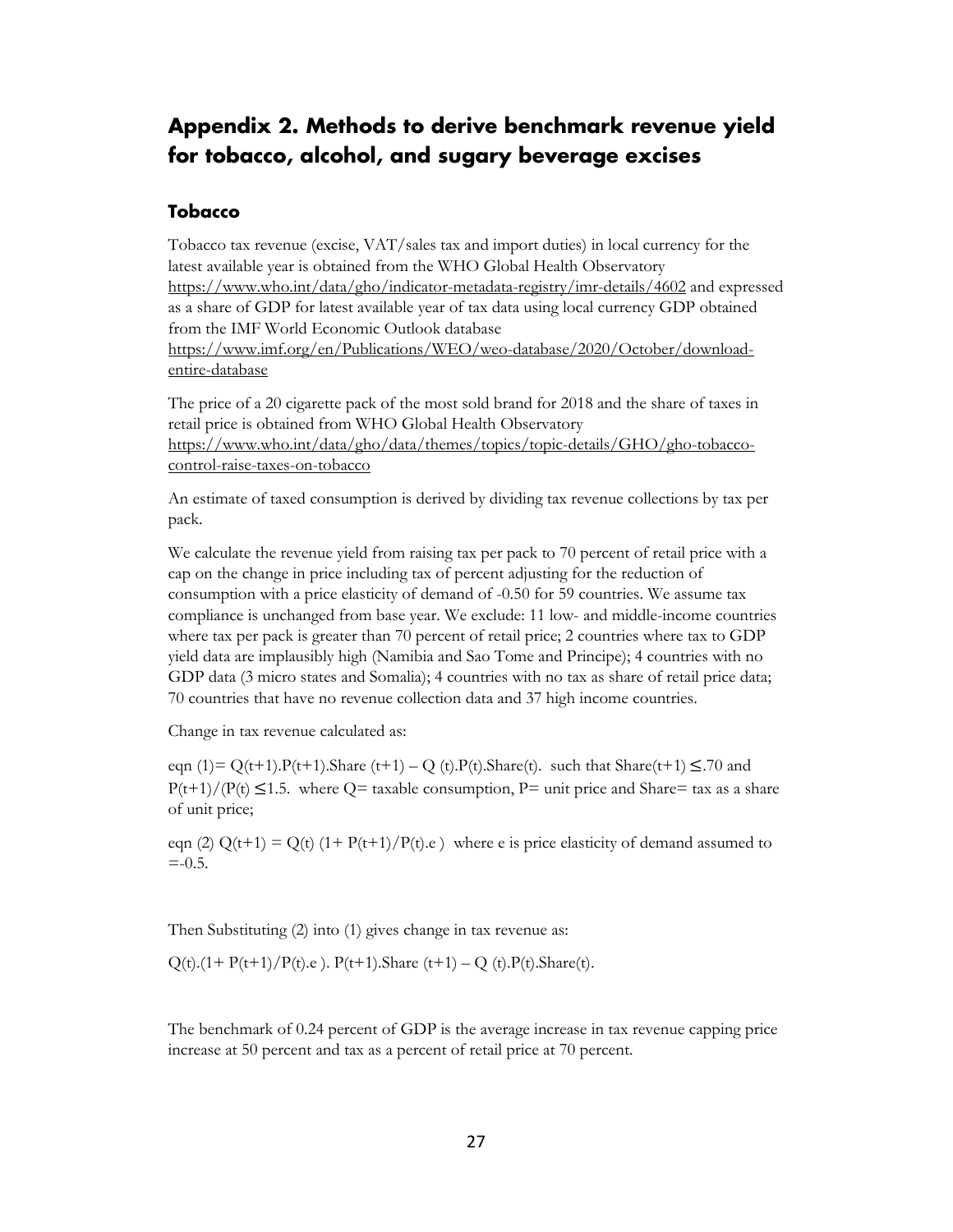#### <span id="page-29-0"></span>**Alcoholic beverages**

Excise tax collections on alcoholic beverages in United States dollars are obtained from the WHO Global Health Observatory [https://www.who.int/data/gho/indicator-metadata](https://www.who.int/data/gho/indicator-metadata-registry/imr-details/2316)[registry/imr-details/2316](https://www.who.int/data/gho/indicator-metadata-registry/imr-details/2316) and expressed as a share of US dollar GDP obtained from IMF World Economic Outlook database for latest available year of excise tax data which is available for 50 low and middle countries).

In the absence of data on taxes as a percent of retail price by type of alcoholic drink (beer, wine, spirits) we calculate the distribution of alcohol excise as a share of GDP across  $10<sup>th</sup>$ , 25<sup>th</sup>, 50<sup>th</sup>, 75<sup>th</sup> and 90<sup>th</sup> percentiles. We derive the benchmark for alcohol excises by considering increase in revenue moving from different percentiles as shown in the matrix below. Due to limited data we include high-income countries in this exercise.

|                  | meens or mercase or meener excise concecions as a percent or opil moving across percentifies, zozy |      |      |      |  |
|------------------|----------------------------------------------------------------------------------------------------|------|------|------|--|
|                  | Percentile to:                                                                                     |      |      |      |  |
| Percentile from: | 25th                                                                                               | 50th | 75th | 90th |  |
| 10 <sub>th</sub> | 0.06                                                                                               | 0.19 | 0.41 | 0.81 |  |
| 25 <sub>th</sub> |                                                                                                    | 0.12 | 0.35 | 0.75 |  |
| 50th             |                                                                                                    |      | 0.23 | 0.62 |  |
| 75th             |                                                                                                    |      |      | 0.39 |  |

Matrix of Increase of Alcohol Excise Collections as a nercent of GDP moving across percentiles, 2015

#### <span id="page-29-1"></span>**Sugar-sweetened beverages**

Unless otherwise specified country revenue data are from: Luc Louis Hagenaarsa, Patrick Paulus Theodoor Jeurissena, Niek Sieds Klazingab, 2017, "The taxation of unhealthy energy-dense foods (EDFs) and sugar-sweetened beverages (SSBs): An overview of patterns observed in the policy content and policy context of 13 case studies", Health Policy 121 (2017) pp 887–894).

Mexico's SSB introduced in 2014 raised Peso 12 billion in 2017 equivalent to 0.38 percent of revenues and 0.067 percent of GDP;

In South Africa, a tax on sugary beverages raised revenues of US\$140 million in its first year, approximately 0.15 percent of South Africa's total tax revenue for FY19 and about 0.04 percent of GDP;

In Hungary, a public health product tax (PHPT) (effective September 2011) which applies to sugary beverages as well as the salt, sugar, and caffeine content of various categories of prepackaged, ready- to-eat foods is raising approximately \$50 million per year (also 0.04 percent of GDP). (World Bank, 2020, op. cit.)

In 2014 Chile modified the tax regime on non-alcoholic beverages to introduce a differentiated rate depending on the sugar content of the drink. The rate structure is 18 percent on beverages with high sugar content and 10 percent on those with a lower sugar content. Tax revenue from was 0.07 percent of GDP with two thirds of revenue from sugary drinks taxed at 18 percent (Brys et al, 2020).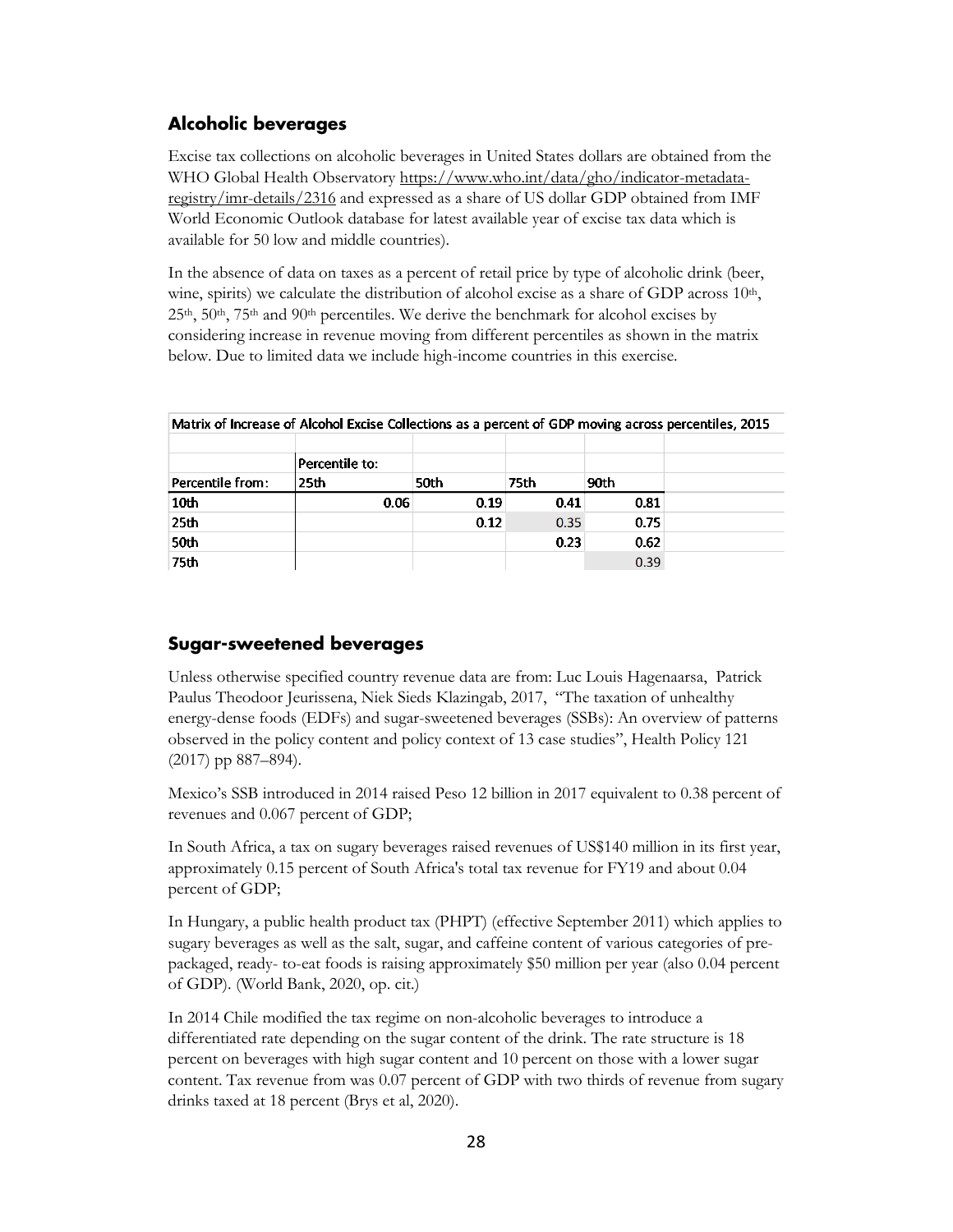Saudi Arabia, Qatar, Oman, UAE and Bahrein have recently introduced health taxes that increased the price of soda by 50 percent and the price of energy drinks by 100 percent. While no data on revenue mobilization is yet available it could reasonably be expected to be significantly higher than in Mexico, South Africa, Chile or Hungary given the significantly higher rates.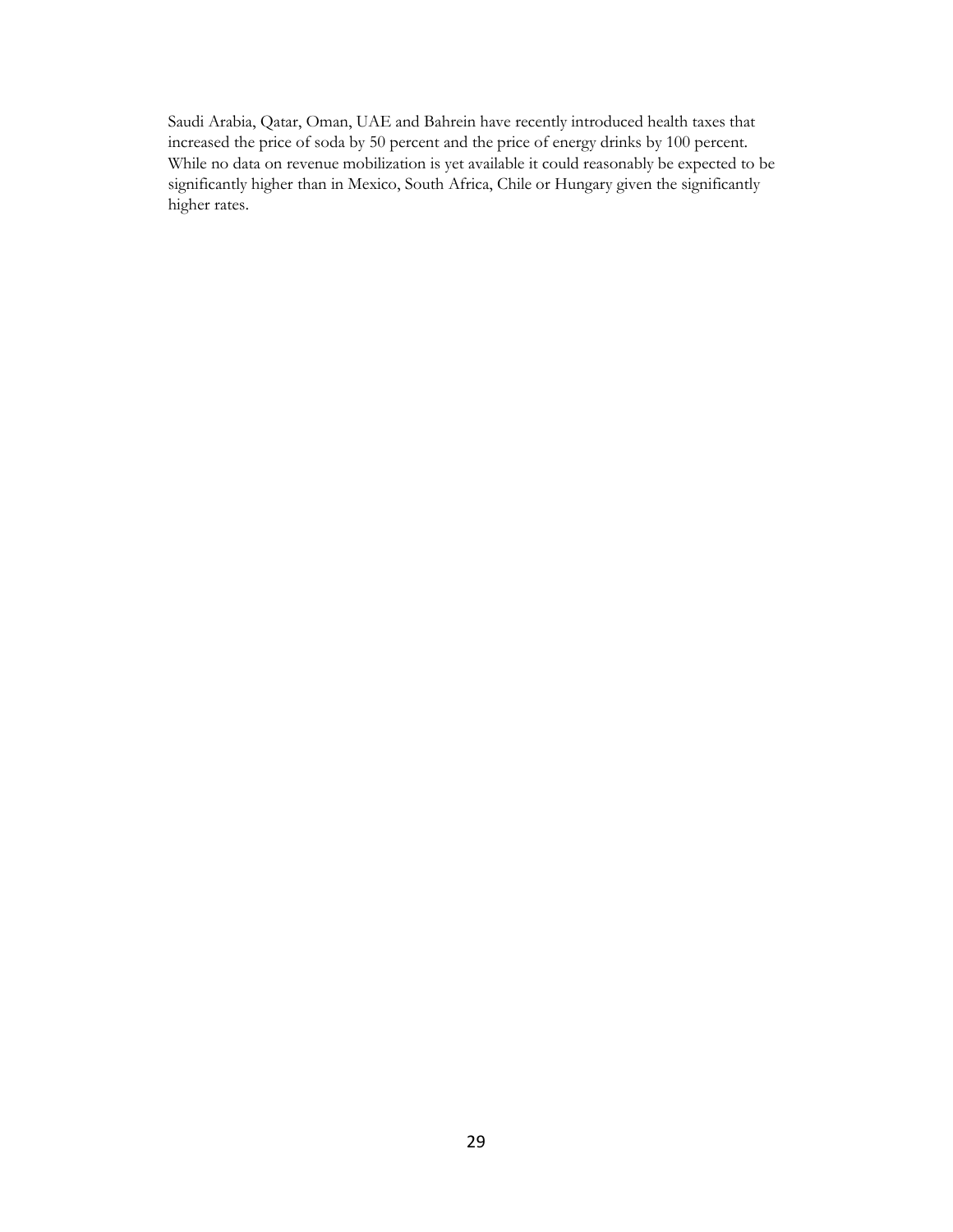## <span id="page-31-0"></span>**Appendix 3. Fiscal responses to Covid-19 in selected LMICs**

| Country       | <b>Summary of Measures</b>                                                                                                                                                                                                                                                                                                                                                                                                           | Fiscal package<br>size in Percent<br>of GDP $1/$ | <b>Direct Spending</b><br>on health<br>Percent of GDP |
|---------------|--------------------------------------------------------------------------------------------------------------------------------------------------------------------------------------------------------------------------------------------------------------------------------------------------------------------------------------------------------------------------------------------------------------------------------------|--------------------------------------------------|-------------------------------------------------------|
| Afghanistan   | In 2020, the authorities envisage up to 2.9 percent of GDP for<br>pandemic-related spending, with about 15 percent directed to health.                                                                                                                                                                                                                                                                                               | 2.9                                              | 0.4                                                   |
| Brazil        | Budget announced 12 percent of GDP in measures and 8.3 percent<br>increase in primary deficit. No total for health.                                                                                                                                                                                                                                                                                                                  | 8.3                                              | n.a.                                                  |
| China         | An estimated RMB 4.6 trillion (or 4.5 percent of GDP) of<br>discretionary fiscal measures have been announced. Key measures<br>include: (i) increased spending on epidemic prevention and control,<br>(ii) production of medical equipment, (iii) accelerated disbursement<br>of unemployment insurance and extension to migrant workers, (iv)<br>tax relief and waived social security contributions, and (v) public<br>investment. | 4.5                                              | n.a.                                                  |
| Côte d'Ivoire | The government adopted an emergency health response plan of 96<br>billion CFAF (0.3 % of GDP). It will (i) provide free care for those<br>with the infection and equipping intensive care units; (ii) strengthen<br>epidemiological and biological surveillance; (iii) reinforce capacities<br>of pharmaceutical industries and financing research on the virus.                                                                     | n.a.                                             | 0.3                                                   |
| India         | Direct spending of 1.7 percent of GDP and tax relief 0.3 percent of<br>GDP. 0.1 percent of GDP on health infrastructure                                                                                                                                                                                                                                                                                                              | 2.0                                              | 0.1                                                   |
| Indonesia     | Three packages of assistance total cost of 4.4 percent of GDP                                                                                                                                                                                                                                                                                                                                                                        | 4.4                                              | n.a.                                                  |
| Mexico        | Overall, the above-the-line fiscal measures amount to 0.2 percent of<br>GDP in health spending and 0.5 percent of GDP to support<br>households and firms.                                                                                                                                                                                                                                                                            | 0.7                                              | 0.2                                                   |
| Nigeria       | Covid-19 Intervention Fund (0.3 percent GDP), Nigeria CDC,<br>testing kits and support for Lagos State (0.6 percent of GDP)                                                                                                                                                                                                                                                                                                          | n.a.                                             | 0.9                                                   |
| Pakistan      | A relief package worth PKR 1.2 trillion was announced by the<br>federal government                                                                                                                                                                                                                                                                                                                                                   | 3.2                                              | n.a.                                                  |
| Philippines   | The government launched a PHP 595.6 billion fiscal package (about<br>3.1 percent of 2019 GDP) for vulnerable individuals and groups,<br>which includes over PHP 54 billion on Covid-19-related medical<br>response (0.3 percent of 2019 GDP);                                                                                                                                                                                        | 3.1                                              | 0.3                                                   |
|               | Networth Estimate of the shore the line impact on evenall fiscal deficit.                                                                                                                                                                                                                                                                                                                                                            |                                                  |                                                       |

*Notes:* 1/ Estimate of the above the line impact on overall fiscal deficit. i.e. excludes below the line financing operations. *Source*: IMF Covid-19 Policy Tracke[r https://www.imf.org/en/Topics/imf-and](https://www.imf.org/en/Topics/imf-and-covid19/Policy-Responses-to-COVID-19)[covid19/Policy-Responses-to-COVID-19](https://www.imf.org/en/Topics/imf-and-covid19/Policy-Responses-to-COVID-19)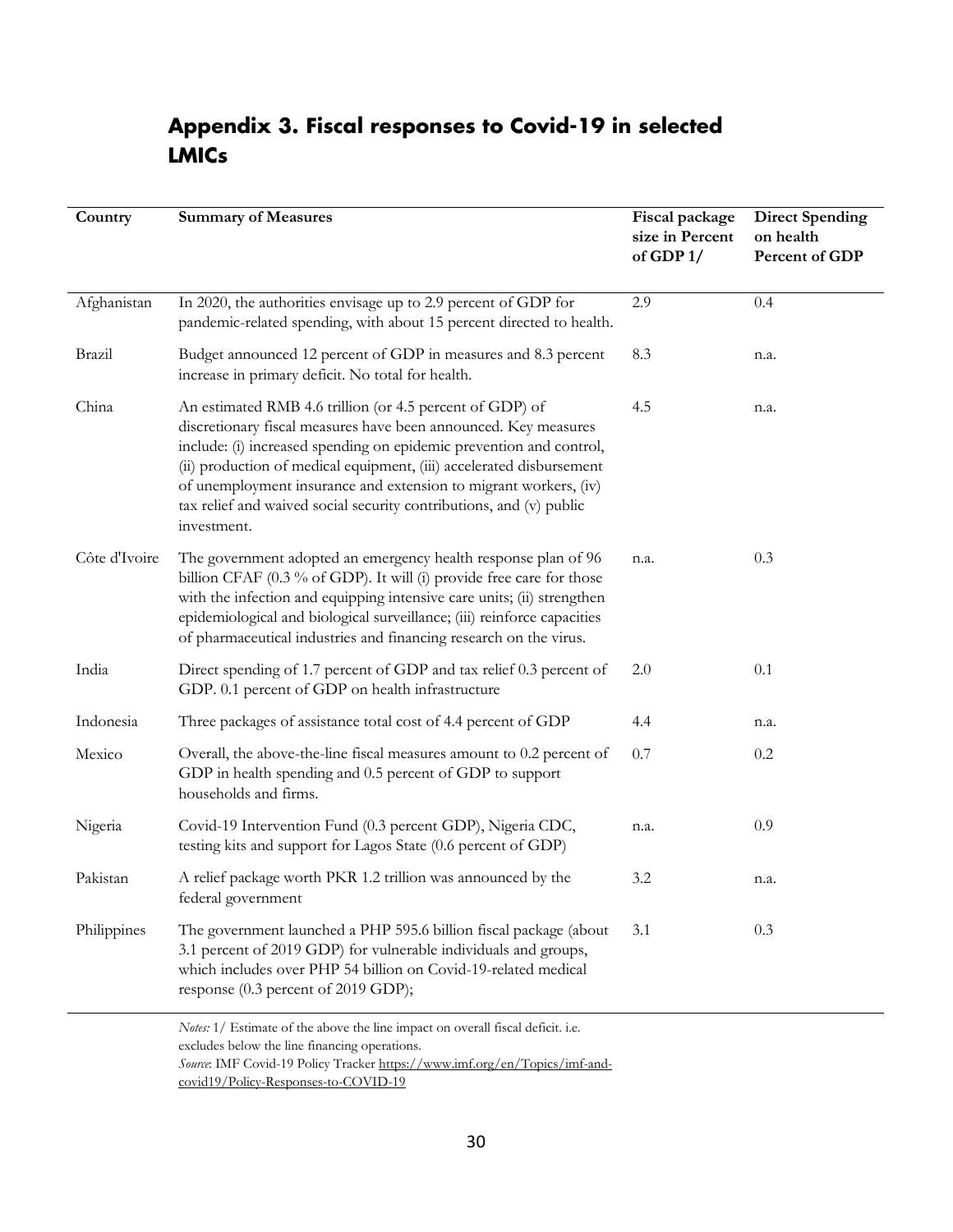#### <span id="page-32-0"></span>**Endnotes**

[https://www.imf.org/external/POS\\_Meetings/SeminarDetails.aspx?SeminarId=302](https://www.imf.org/external/POS_Meetings/SeminarDetails.aspx?SeminarId=302)

<span id="page-32-7"></span><span id="page-32-6"></span><sup>6</sup> See:<https://www.who.int/fctc/en/>

<span id="page-32-14"></span>[https://www.who.int/substance\\_abuse/publications/tax\\_book/en/](https://www.who.int/substance_abuse/publications/tax_book/en/)

<sup>14</sup> World Health Organization, 2016, Ambient air pollution: A global assessment of exposure and burden of disease[. https://www.who.int/phe/publications/air-pollution-global-assessment/en/](https://www.who.int/phe/publications/air-pollution-global-assessment/en/)

<span id="page-32-15"></span><sup>15</sup> P7, The Task Force on Fiscal Policy for Health, "Health Taxes to Save Lives: Employing Effective Excise Taxes on Tobacco, Alcohol, and Sugary Beverages", 2019,

<https://www.bbhub.io/dotorg/sites/2/2019/04/Health-Taxes-to-Save-Lives.pdf>

<span id="page-32-16"></span><sup>16</sup> Mark Goodchild, Nigar Nargis, Edourd Tursan d'Espaignet, Global economic cost of smoking-attributable diseases, Tobacco Control 2018, 27:58-64[. https://tobaccocontrol.bmj.com/content/27/1/58](https://tobaccocontrol.bmj.com/content/27/1/58)

<span id="page-32-17"></span><sup>17</sup> Task Force on Fiscal Policy to Save Lives, 2019 citing Rehm et al, "Global burden of disease and injury and economic cost attributable to alcohol use and alcohol use disorders".

<span id="page-32-18"></span><sup>18</sup> Dobbs et al (2014) "Overcoming obesity: An initial economic analysis", cited in The Task Force on Fiscal Policy for Health.

<span id="page-32-19"></span>[https://diabetesatlas.org/upload/resources/2019/IDF\\_Atlas\\_9th\\_Edition\\_2019.pdf](https://diabetesatlas.org/upload/resources/2019/IDF_Atlas_9th_Edition_2019.pdf)

<span id="page-32-20"></span><sup>20</sup> Cited in Ian Parry, Dirk Heine, Eliza Lis, and Shanjun Li, 2014, Getting Energy Prices Right: From Principle to Practice, International Monetary Fund.

<span id="page-32-21"></span><sup>21</sup> [Jamie F Chriqui,](https://www.ncbi.nlm.nih.gov/pubmed/?term=Chriqui%20JF%5BAuthor%5D&cauthor=true&cauthor_uid=23698157) [Frank J Chaloupka,](https://www.ncbi.nlm.nih.gov/pubmed/?term=Chaloupka%20FJ%5BAuthor%5D&cauthor=true&cauthor_uid=23698157) Lisa [M Powell,](https://www.ncbi.nlm.nih.gov/pubmed/?term=Powell%20LM%5BAuthor%5D&cauthor=true&cauthor_uid=23698157) and [Shelby S Eidsond](https://www.ncbi.nlm.nih.gov/pubmed/?term=Eidson%20SS%5BAuthor%5D&cauthor=true&cauthor_uid=23698157). "A typology of beverage taxation: Multiple approaches for obesity prevention and obesity prevention-related revenue generation."

<span id="page-32-22"></span>[J Public Health Policy.](https://www.ncbi.nlm.nih.gov/pmc/articles/PMC3730238/) 2013 Aug; 34(3): 403–423[. https://www.ncbi.nlm.nih.gov/pmc/articles/PMC3730238/](https://www.ncbi.nlm.nih.gov/pmc/articles/PMC3730238/)

<span id="page-32-23"></span><sup>22</sup> See for example: <u>How to Design and Enforce Tobacco Excises</u>, 2016, International Monetary Fund.<br><sup>23</sup> Frank J Chaloupka and Lisa Powell, "Health Taxes to Save Lives, Background Materials: Case Studies," Prepared for the Task Force on Fiscal Policy for Health, 2019[, https://tobacconomics.org/research/health](https://tobacconomics.org/research/health-taxes-to-save-lives-background-materials-case-studies/)[taxes-to-save-lives-background-materials-case-studies/](https://tobacconomics.org/research/health-taxes-to-save-lives-background-materials-case-studies/)

<span id="page-32-1"></span><sup>&</sup>lt;sup>1</sup> Chapter 1, World Economic Outlook, October 2020, International Monetary Fund. [https://www.imf.org/en/Publications/WEO/Issues/2020/09/30/world-economic-outlook-october-](https://www.imf.org/en/Publications/WEO/Issues/2020/09/30/world-economic-outlook-october-2020#Chapter%201:%20Global%20Prospects%20and%20Policies)[2020#Chapter%201:%20Global%20Prospects%20and%20Policies](https://www.imf.org/en/Publications/WEO/Issues/2020/09/30/world-economic-outlook-october-2020#Chapter%201:%20Global%20Prospects%20and%20Policies)

<span id="page-32-2"></span><sup>2</sup> Revenues in emerging markets and middle-income countries dropped from 27 percent to 24 percent of GDP in 2020 and are projected to recover to 25 percent of GDP in 2023. In low-income developing countries, revenues dropped from 15 to 13 percent of GDP in 2020 and are projected at 14 percent of GDP in 2023. See IMF Fiscal Monitor October 2020 Chapter 1 Statistical Appendix.

<https://www.imf.org/en/Publications/FM/Issues/2020/09/30/october-2020-fiscal-monitor>

<span id="page-32-3"></span><sup>3</sup> One on one conversation with Christine Lagarde, featuring Michael Bloomberg, April 19, 2018.

<span id="page-32-4"></span><sup>4</sup> Daniel Bunn, "Where Should the Money Come From?" Tax Foundation, Fiscal Fact No. 7 23 August 2020. <https://files.taxfoundation.org/20200810131100/Where-Should-the-Money-Come-From.pdf>

<span id="page-32-5"></span><sup>5</sup> World Health Organization, 2019, "Health Taxes: a primer", [https://www.who.int/publications/i/item/health](https://www.who.int/publications/i/item/health-taxes-a-primer)[taxes-a-primer;](https://www.who.int/publications/i/item/health-taxes-a-primer) Frank J. Chaloupka, Lisa M. Powell, and Kenneth E. Warner, 2019, The Use of Excise Taxes to Reduce Tobacco, Alcohol, and Sugary Beverage Consumption, Annual Review of Public Health col 40:187-201, [https://www.annualreviews.org/doi/abs/10.1146/annurev-publhealth-040218-043816;](https://www.annualreviews.org/doi/abs/10.1146/annurev-publhealth-040218-043816) William Savedoff and Ruth Lopert, 2020, Sugar, Rum, and Tobacco: Domestic Resource Mobilization for Low-Income Countries Through Excise Taxes, CGD Policy Paper 164. [https://www.cgdev.org/publication/sugar-rum-and-tobacco](https://www.cgdev.org/publication/sugar-rum-and-tobacco-domestic-resource-mobilization-low-income-countries-through-excise)[domestic-resource-mobilization-low-income-countries-through-excise](https://www.cgdev.org/publication/sugar-rum-and-tobacco-domestic-resource-mobilization-low-income-countries-through-excise)

<sup>7</sup> See:<https://www.who.int/publications/i/item/9789241599931>

<span id="page-32-8"></span><sup>8</sup> See: [https://www.who.int/elena/titles/ssbs\\_childhood\\_obesity/en/](https://www.who.int/elena/titles/ssbs_childhood_obesity/en/)

<span id="page-32-9"></span><sup>9</sup> See Pigou, A.C., 1920, The Economics of Welfare, New York.

<span id="page-32-10"></span><sup>10</sup> SIjbren Cnossen, 2010, The Economics of Excise Taxation, Andrew Young School of Policy Studies,

<span id="page-32-11"></span>International Studies Program, Working Paper 10-18.<https://ideas.repec.org/p/ays/ispwps/paper1018.html> <sup>11</sup> Jonathan Gruber and Sendhil Mullainathan, "Do Cigarette Taxes Make Smokers Happier?", 2002 NBER Working Paper,<https://www.nber.org/papers/w8872.pdf>

<span id="page-32-12"></span><sup>12</sup> Hunt Allcott, Benjamin B. Lockwood, and Dmitry Taubinsky, Should We Tax Sugar-Sweetened Beverages? An Overview of Theory and Evidence, 2019. Journal of Economic Perspectives—Volume 33, Number 3—Summer 2019—Pages 202–227.

<span id="page-32-13"></span><sup>13</sup> Bundit Sornpaisarn, Kevin D. Shield, Esa Österberg, Jürgen Rehm, 2017, Resource tool on alcohol taxation and pricing policies, World Health Organization.

<sup>19</sup> International Diabetes Foundation, 2019, IDF Diabetes Atlas.

<span id="page-32-24"></span><sup>24</sup> The Task Force on Fiscal Policy for Health, "Health Taxes to Save Lives: Employing Effective Excise Taxes on Tobacco, Alcohol, and Sugary Beverages", 2019, op cit.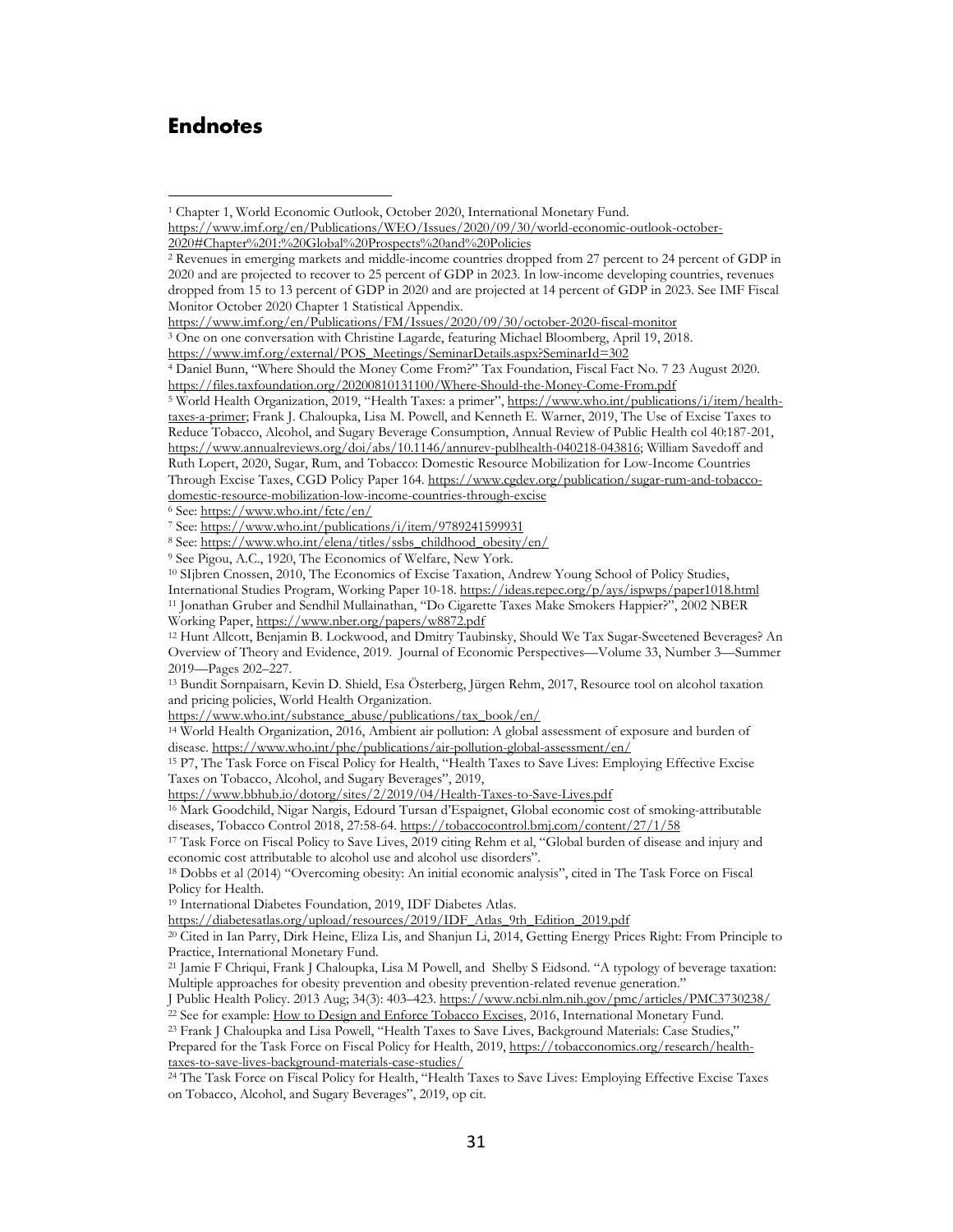<span id="page-33-0"></span><sup>25</sup> Amit Summan, Nicolas Stacey, Joanna Birckmayer, Evan Blecher, Frank J Chaloupka and Ramanan Laxminarayan, "The potential global gains in health and revenue from increased taxation of tobacco, alcohol and sugar-sweetened beverages: a modelling analysis", BMJ Global Health 2020, <https://pubmed.ncbi.nlm.nih.gov/32337082/>

<span id="page-33-1"></span>26 David Coady, Ian Parry, Nghia-Piotr Le and Baoping Shang, 2019, Global fossil fuel subsidies remain large: An Update Based on Country-Level Estimates, International Monetary Fund, https://www.imf.org/en/Publications/WP/Issues/2019/05/02/Global-Fossil-Fuel-Subsidies-Re

[Country-Level-Estimates-46509](https://www.imf.org/en/Publications/WP/Issues/2019/05/02/Global-Fossil-Fuel-Subsidies-Remain-Large-An-Update-Based-on-Country-Level-Estimates-46509)

<span id="page-33-2"></span><sup>27</sup> The Task Force on Fiscal Policy for Health, 2019 (op cit), p19.

<span id="page-33-3"></span><sup>28</sup> Alan Fuchs, "Are Tobacco and SSB Taxes Really Regressive?" 2020, World Bank mimeo and Fuchs, Alan; Meneses, Francisco. 2017. Are Tobacco Taxes Really Regressive? : Evidence from Chile. World Bank, Washington, DC. © World Bank.<https://openknowledge.worldbank.org/handle/10986/25969> <sup>29</sup> Sterner al (2012) cited in World Bank, 2019, "Fiscal Policies for Development and Climate Action",

<span id="page-33-4"></span>[https://openknowledge.worldbank.org/bitstream/handle/10986/31051/9781464813580.pdf?sequence=4&isAll](https://openknowledge.worldbank.org/bitstream/handle/10986/31051/9781464813580.pdf?sequence=4&isAllowed=y) [owed=y](https://openknowledge.worldbank.org/bitstream/handle/10986/31051/9781464813580.pdf?sequence=4&isAllowed=y)

<span id="page-33-5"></span>30 pp 35-39, World Bank, 2019, "Fiscal Policies for Development and Climate Action", op cit

<sup>31</sup> World Health Organization, 2015, "'Sin Tax' expands health coverage in the Philippines",

<span id="page-33-6"></span>[http://158.232.12.119/features/2015/ncd-philippines/en/;](http://158.232.12.119/features/2015/ncd-philippines/en/) World Bank, 2019, "Montenegro First Fiscal and Financial Sector Resilience Policy Based Guarantee", [https://www.worldbank.org/en/news/loans-](https://www.worldbank.org/en/news/loans-credits/2017/12/20/montenegro-first-fiscal-and-financial-sector-resilience-policy-based-guarantee)

[credits/2017/12/20/montenegro-first-fiscal-and-financial-sector-resilience-policy-based-guarantee](https://www.worldbank.org/en/news/loans-credits/2017/12/20/montenegro-first-fiscal-and-financial-sector-resilience-policy-based-guarantee) <sup>32</sup> Sheila Dutta, 2019, Confronting Illicit Tobacco Trade: A Global Review of Country Experiences, World Bank.

<span id="page-33-7"></span>[https://www.worldbank.org/en/topic/tobacco/publication/confronting-illicit-tobacco-trade-a-global-review-of](https://www.worldbank.org/en/topic/tobacco/publication/confronting-illicit-tobacco-trade-a-global-review-of-country-experiences)[country-experiences](https://www.worldbank.org/en/topic/tobacco/publication/confronting-illicit-tobacco-trade-a-global-review-of-country-experiences)

<span id="page-33-8"></span><sup>33</sup> The Task Force on Fiscal Policy for Health, 2019 (op cit) quoting U.S National Cancer Institute and World Health Organization, 2016, The Economics of Tobacco and Tobacco Control.

<span id="page-33-9"></span><sup>34</sup> US National Cancer Institute and World Health Organization, 2016, The Economics of Tobacco and Tobacco Control, National Cancer Institute Tobacco Control Monograph 21. NIH Publication No. 16-CA-8029A.

Bethesda, MD: U.S. Department of Health and Human Services, National Institutes of Health, National Cancer Institute; and Geneva, CH: World Health Organization.

<https://cancercontrol.cancer.gov/brp/tcrb/monographs/monograph-21>

<span id="page-33-10"></span><sup>35</sup> Laura Cornelson, Rosemary Green, Alan Dangou, Richard Smith, 2014, Why fat taxes won't make us thin, Journal of Public Health, Vol 37 No 1, pp18-23, doi:10.1093/pubmed/fdu032

<span id="page-33-11"></span><sup>36</sup> ICTD Government Revenue Dataset. Available at[: https://www.ictd.ac/dataset/grd/](https://www.ictd.ac/dataset/grd/)

<span id="page-33-12"></span><sup>37</sup> See: Ian Parry, Dirk Heine, Eliza Lis, and Shanjun Li, 2014, "Getting Energy Prices Right: From Principle to Practice", International Monetary Fund[. https://www.elibrary.imf.org/view/IMF071/21171-](https://www.elibrary.imf.org/view/IMF071/21171-9781484388570/21171-9781484388570/21171-9781484388570.xml?language=en&redirect=true)

[9781484388570/21171-9781484388570/21171-9781484388570.xml?language=en&redirect=true](https://www.elibrary.imf.org/view/IMF071/21171-9781484388570/21171-9781484388570/21171-9781484388570.xml?language=en&redirect=true) and World Bank, 2019, "Fiscal Policies for Development and Climate Action",

[https://openknowledge.worldbank.org/bitstream/handle/10986/31051/9781464813580.pdf?sequence=4&isAll](https://openknowledge.worldbank.org/bitstream/handle/10986/31051/9781464813580.pdf?sequence=4&isAllowed=y)  $owed=v$ 

<span id="page-33-13"></span><sup>38</sup> See World Health Organization, Tobacco Free Initiative

[https://www.who.int/tobacco/global\\_report/2017/appendix-ix/en/](https://www.who.int/tobacco/global_report/2017/appendix-ix/en/)

<span id="page-33-14"></span><sup>39</sup> See World Health Organization, Global Health Observatory Data Repository

<https://apps.who.int/gho/data/view.main.55680>

<span id="page-33-15"></span><sup>40</sup> See World Bank, Support for Sugary Drinks Taxes 2020

[https://openknowledge.worldbank.org/bitstream/handle/10986/33969/Support-for-Sugary-Drinks-Taxes-](https://openknowledge.worldbank.org/bitstream/handle/10986/33969/Support-for-Sugary-Drinks-Taxes-Taxes-on-Sugar-Sweetened-Beverages-Summary-of-International-Evidence-and-Experiences.pdf?sequence=5)[Taxes-on-Sugar-Sweetened-Beverages-Summary-of-International-Evidence-and-Experiences.pdf?sequence=5](https://openknowledge.worldbank.org/bitstream/handle/10986/33969/Support-for-Sugary-Drinks-Taxes-Taxes-on-Sugar-Sweetened-Beverages-Summary-of-International-Evidence-and-Experiences.pdf?sequence=5)

<span id="page-33-16"></span><sup>41</sup> Bert Brys, Ruud de Mooij, Gioia de Melo, Shafik Hebous, Sean Kennedy, Roberto Schatan, and Charles

Vellutini, 2020, Tax Expenditures and Corrective Taxes in Chile: A Joint IMF/OECD Assessment, IMF and OECD. [https://www.imf.org/en/Publications/CR/Issues/2020/11/19/Chile-Technical-Assistance-Report-](https://www.imf.org/en/Publications/CR/Issues/2020/11/19/Chile-Technical-Assistance-Report-Assessment-of-Tax-Expenditures-and-Corrective-Taxes-49906)

[Assessment-of-Tax-Expenditures-and-Corrective-Taxes-49906](https://www.imf.org/en/Publications/CR/Issues/2020/11/19/Chile-Technical-Assistance-Report-Assessment-of-Tax-Expenditures-and-Corrective-Taxes-49906)

<span id="page-33-18"></span><span id="page-33-17"></span><sup>42</sup> See p4, [How to Design and Enforce Tobacco Excises,](https://www.imf.org/external/pubs/ft/howtonotes/2016/howtonote1603.pdf) 2016, International Monetary Fund.

<sup>43</sup> See: [https://cancercontrol.cancer.gov/sites/default/files/2020-06/m21\\_4.pdf](https://cancercontrol.cancer.gov/sites/default/files/2020-06/m21_4.pdf)

<sup>44</sup> See: p8 [https://www.who.int/substance\\_abuse/publications/tax\\_book/en/](https://www.who.int/substance_abuse/publications/tax_book/en/)

<span id="page-33-20"></span><span id="page-33-19"></span><sup>4545</sup> See[: https://pubmed.ncbi.nlm.nih.gov/23174017/](https://pubmed.ncbi.nlm.nih.gov/23174017/)

<span id="page-33-21"></span><sup>46</sup> See World Health Organization, "Report on the Global Tobacco Epidemic" 2019, Appendix VII, Tables 8.1 and 9.1[. https://www.who.int/tobacco/global\\_report/en/](https://www.who.int/tobacco/global_report/en/)

<span id="page-33-22"></span><sup>47</sup> World Bank, 2020, "Support for Sugary Drinks Taxes: Taxes on Sugar-Sweetened Beverages: Summary of International Evidence and Experiences",

[https://openknowledge.worldbank.org/bitstream/handle/10986/33969/Support-for-Sugary-Drinks-Taxes-](https://openknowledge.worldbank.org/bitstream/handle/10986/33969/Support-for-Sugary-Drinks-Taxes-Taxes-on-Sugar-Sweetened-Beverages-Summary-of-International-Evidence-and-Experiences.pdf?sequence=5)

<span id="page-33-23"></span>[Taxes-on-Sugar-Sweetened-Beverages-Summary-of-International-Evidence-and-Experiences.pdf?sequence=5](https://openknowledge.worldbank.org/bitstream/handle/10986/33969/Support-for-Sugary-Drinks-Taxes-Taxes-on-Sugar-Sweetened-Beverages-Summary-of-International-Evidence-and-Experiences.pdf?sequence=5) <sup>48</sup> Brys et al, op cit.

<span id="page-33-24"></span><sup>49</sup> Correspondence with Evan Blecher, World Health Organization.

<span id="page-33-25"></span><sup>50</sup> We focus here on direct spending and tax relief which increase the budget gap while "below-the-line" financial support in principle should eventually be repaid and not raise the budget gap.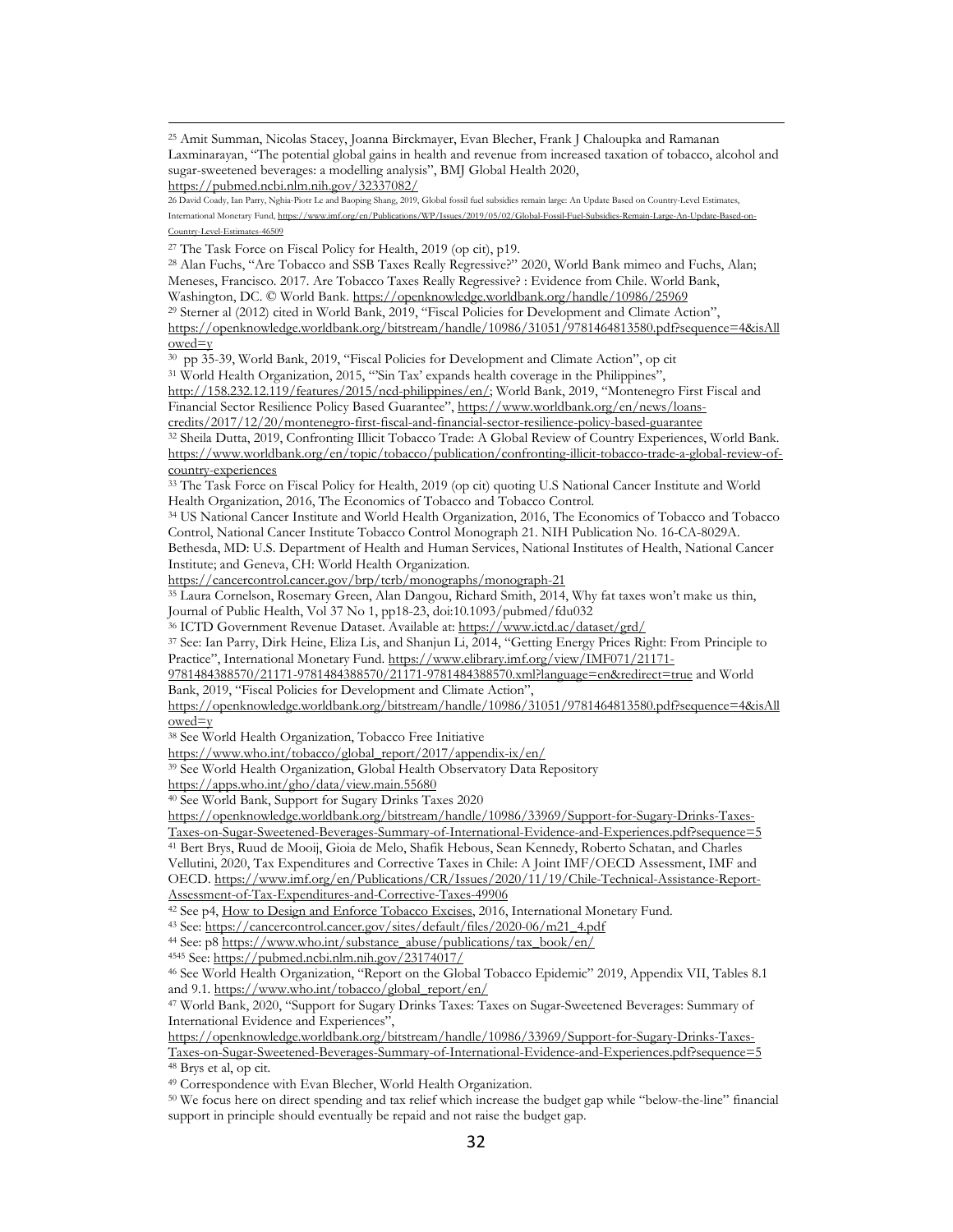<sup>51</sup> Peter Mullins, Sanjeev Gupta, and Jianhong Liu, forthcoming, "Domestic Revenue Mobilization in Low-Income Countries: Where To From Here?, Center for Global Development.

[https://data.bloomberglp.com/dotorg/sites/2/2019/04/Structure-and-Tactics-of-the-Tobacco-Alcohol-and-](https://data.bloomberglp.com/dotorg/sites/2/2019/04/Structure-and-Tactics-of-the-Tobacco-Alcohol-and-Sugary-Beverage-Industries.pdf)[Sugary-Beverage-Industries.pdf](https://data.bloomberglp.com/dotorg/sites/2/2019/04/Structure-and-Tactics-of-the-Tobacco-Alcohol-and-Sugary-Beverage-Industries.pdf)

<span id="page-34-2"></span><sup>53</sup> Tax Justice Network, 2019, "Ashes to Ashes: How British American Tobacco Avoids Taxes in Low and Middle Income Countries." [https://www.taxjustice.net/wp-content/uploads/2019/04/Ashes-to-ashes\\_How-](https://www.taxjustice.net/wp-content/uploads/2019/04/Ashes-to-ashes_How-British-American-Tobacco-Avoids-Tax-in-Low-and-Middle-Income-Countries_Tax-Justice-Network_2019.pdf)[British-American-Tobacco-Avoids-Tax-in-Low-and-Middle-Income-Countries\\_Tax-Justice-Network\\_2019.pdf](https://www.taxjustice.net/wp-content/uploads/2019/04/Ashes-to-ashes_How-British-American-Tobacco-Avoids-Tax-in-Low-and-Middle-Income-Countries_Tax-Justice-Network_2019.pdf) <sup>54</sup> See: Deloitte, Corporate Tax Rates 2020. Available at:

<span id="page-34-4"></span><span id="page-34-3"></span><https://www2.deloitte.com/content/dam/Deloitte/global/Documents/Tax/dttl-tax-corporate-tax-rates.pdf> <sup>55</sup> See World Bank publications: [Options for Tobacco Taxation in Afghanistan,](https://openknowledge.worldbank.org/handle/10986/32070?show=full) [Opportunities for enhanced](https://openknowledge.worldbank.org/handle/10986/32023)  [domestic revenue mobilization](https://openknowledge.worldbank.org/handle/10986/32023) (Guinea), an[d Study on Tobacco Tax in Senegal.](https://openknowledge.worldbank.org/bitstream/handle/10986/29270/122926-repl.pdf?sequence=1&isAllowed=y)

<span id="page-34-6"></span><span id="page-34-5"></span><sup>56</sup> Countries identified using a search of Fiscal Affairs Department Technical Assistance Report database. 57 World Bank, 2017, "Tobacco tax reform at the crossroads of health and development: a multisectoral perspective." financed by the Bill and Melinda Gates Foundation and the Bloomberg Foundation. Available at: <https://openknowledge.worldbank.org/handle/10986/28494>

<span id="page-34-7"></span><sup>58</sup> GPTC documents are available at:<https://www.worldbank.org/en/topic/tobacco>

<span id="page-34-8"></span><sup>59</sup> Afghanistan, Argentina, Azerbaijan, Bangladesh, Bosnia and Herzegovina, Brazil, Colombia, Costa Rica, Côte d'Ivoire, Ecuador, El Salvador, Ethiopia, Gabon, Guatemala, Indonesia, Jordan, Kazakhstan, Korea, Kyrgyz Republic, Mexico, Moldova, Montenegro, Mozambique, Myanmar, Nicaragua, Pakistan, Papua New Guinea, Senegal, Serbia, South Africa, Sri Lanka, Tajikistan, Trinidad and Tobago, Turkey, Uruguay, Uzbekistan, and Vietnam.

<span id="page-34-9"></span><sup>60</sup> World Bank, 2020, ["Sugar-sweetened Beverages and Pre-packaged Foods: the impact of Taxation on Price,](http://pubdocs.worldbank.org/en/611961599658512658/TF0A4082-Full-reportSugarSweetDrinksEnglish-Final-2020-1.pdf)  [Consumption, and Revenues and its Contribution to Achieving the Sustainable Development Goals in Central](http://pubdocs.worldbank.org/en/611961599658512658/TF0A4082-Full-reportSugarSweetDrinksEnglish-Final-2020-1.pdf)  [America, Panama, and the Dominican Republic."](http://pubdocs.worldbank.org/en/611961599658512658/TF0A4082-Full-reportSugarSweetDrinksEnglish-Final-2020-1.pdf)

<span id="page-34-10"></span><sup>61</sup> World Bank, 2020, "Taxes on Sugar-sweetened Beverages: Summary of International Evidence and Experiences",<https://openknowledge.worldbank.org/handle/10986/33969>

<sup>62</sup> See: [IMF Conditionality Factsheet.](https://www.imf.org/en/About/Factsheets/Sheets/2016/08/02/21/28/IMF-Conditionality)

<span id="page-34-12"></span><span id="page-34-11"></span><sup>63</sup> Bernardin Akitoby, Anja Baum, Clay Hackney, Olamide Harrison, Keyra Primus and Veronique Salins, 2018, [Tax Revenue Mobilization Episodes in Emerging Markets and Low-Income Countries: Lessons from a New](https://www.imf.org/en/Publications/WP/Issues/2018/11/02/Tax-Revenue-Mobilization-Episodes-in-Emerging-Markets-and-Low-Income-Countries-Lessons-from-45932)  [Dataset.](https://www.imf.org/en/Publications/WP/Issues/2018/11/02/Tax-Revenue-Mobilization-Episodes-in-Emerging-Markets-and-Low-Income-Countries-Lessons-from-45932) IMF Working Paper 18/234.

<span id="page-34-14"></span><span id="page-34-13"></span>64 See IMF Independent Evaluation Office, 2007, [Structural Conditionality in IMF-supported programs.](https://ieo.imf.org/en/our-work/Evaluations/Completed/2008-0103-structural-conditionality-in-imf-supported-programs) <sup>65</sup> Ernesto Crivelli and Sanjeev Gupta, 2014, [Does Conditionality in IMF-Supported Programs Promote Revenue](https://www.imf.org/en/Publications/WP/Issues/2016/12/31/Does-conditionality-in-IMF-supported-programs-promote-revenue-reform-42456)  [Reform?,](https://www.imf.org/en/Publications/WP/Issues/2016/12/31/Does-conditionality-in-IMF-supported-programs-promote-revenue-reform-42456) IMF Working Paper WP/14/206.

<sup>66</sup> See World Bank, Montenegro Fiscal and Financial Sector Resilience PBG.

<span id="page-34-15"></span><https://projects.worldbank.org/en/projects-operations/project-detail/P161664>

<span id="page-34-16"></span><sup>67</sup> See World Bank, Promoting Competitiveness and Enhancing Resilience to Natural Disasters Sub-program 1 DPL[. https://projects.worldbank.org/en/projects-operations/project-detail/P170052](https://projects.worldbank.org/en/projects-operations/project-detail/P170052)

<span id="page-34-17"></span><sup>68</sup> See: [https://www.theunion.org/news-centre/news/indonesia-commits-to-raising-tobacco-taxes-to-fund](https://www.theunion.org/news-centre/news/indonesia-commits-to-raising-tobacco-taxes-to-fund-health-systems-strained-by-tobacco-and-covid-19)[health-systems-strained-by-tobacco-and-covid-19](https://www.theunion.org/news-centre/news/indonesia-commits-to-raising-tobacco-taxes-to-fund-health-systems-strained-by-tobacco-and-covid-19)

<span id="page-34-18"></span><sup>69</sup> See: [https://www.livemint.com/news/india/delhi-govt-announces-70-special-corona-cess-on-alcohol-from](https://www.livemint.com/news/india/delhi-govt-announces-70-special-corona-cess-on-alcohol-from-tuesday-11588617495374.html)[tuesday-11588617495374.html](https://www.livemint.com/news/india/delhi-govt-announces-70-special-corona-cess-on-alcohol-from-tuesday-11588617495374.html)

<span id="page-34-19"></span><sup>70</sup> Unpublished correspondence of the authors with a Chilean tax advisor.

<span id="page-34-21"></span><span id="page-34-20"></span><sup>71</sup> IMF, 2019, <u>Mind the Gap in SDG Financing</u>.<br><sup>72</sup> The IMF has published a technical note on tobacco taxation: International Monetary Fund (2016). How to design and enforce tobacco excises. How to note, Fiscal Affairs Department.

[https://www.imf.org/en/Publications/Fiscal-Affairs-Department-How-To-Notes/Issues/2016/12/31/How-to-](https://www.imf.org/en/Publications/Fiscal-Affairs-Department-How-To-Notes/Issues/2016/12/31/How-to-Design-and-Enforce-Tobacco-Excises-44352)[Design-and-Enforce-Tobacco-Excises-44352](https://www.imf.org/en/Publications/Fiscal-Affairs-Department-How-To-Notes/Issues/2016/12/31/How-to-Design-and-Enforce-Tobacco-Excises-44352)

<span id="page-34-22"></span><sup>73</sup> Brys et al op cit.

<span id="page-34-23"></span><sup>74</sup> See: [https://www.tax-platform.org/news/event/imf-conference-medium-term-revenue-strategy-mtrs-building](https://www.tax-platform.org/news/event/imf-conference-medium-term-revenue-strategy-mtrs-building-more-effective-tax-systems)[more-effective-tax-systems](https://www.tax-platform.org/news/event/imf-conference-medium-term-revenue-strategy-mtrs-building-more-effective-tax-systems)

<span id="page-34-24"></span><sup>75</sup> See: [Medium-Term Revenue Strategies: Are They Realistic for Developing Countries?](https://www.cgdev.org/sites/default/files/medium-term-revenue-strategies-are-they-realistic-developing-countries.pdf) CGD Policy Paper 180 July 2020.

<span id="page-34-25"></span><sup>76</sup> See:<https://www.tax-platform.org/>

<span id="page-34-26"></span><sup>77</sup> Emmanuel Saez, Gabriel Zucman, "Progressive Wealth Taxation" Brookings Papers on Economic Activity Conference Drafts September 2019 [https://www.brookings.edu/wp-content/uploads/2019/09/Saez-](https://www.brookings.edu/wp-content/uploads/2019/09/Saez-Zucman_conference-draft.pdf)[Zucman\\_conference-draft.pdf](https://www.brookings.edu/wp-content/uploads/2019/09/Saez-Zucman_conference-draft.pdf)

<span id="page-34-27"></span><sup>78</sup> Camille Landais, Emmanuel Saez, and Gabriel Zucman, "A Progressive European Wealth Tax to Fund the European COVID Response," VoxEU.Org, Apr. 3, 2020[, https://voxeu.org/article/progressive-european](https://voxeu.org/article/progressive-european-wealth-tax-fund-european-covid-response)[wealth-tax-fund-european-covid-response.](https://voxeu.org/article/progressive-european-wealth-tax-fund-european-covid-response)

<span id="page-34-28"></span><sup>79</sup> Reuven Avi-Yonah, "It's Time to Revive the Excess Profits Tax," The American Prospect, Mar. 27, 2020, [https://prospect.org/api/content/453ef10e-6fda-11ea-8ddc-1244d5f7c7c6/.](https://prospect.org/api/content/453ef10e-6fda-11ea-8ddc-1244d5f7c7c6/)

<span id="page-34-1"></span><span id="page-34-0"></span><sup>52</sup> Jeff Collin and Sarah Hill, 2019, Structure and Tactics of the Tobacco, Alcohol, and Sugary Beverage Industries, Background Paper for Task Force on Fiscal Policy for Health,